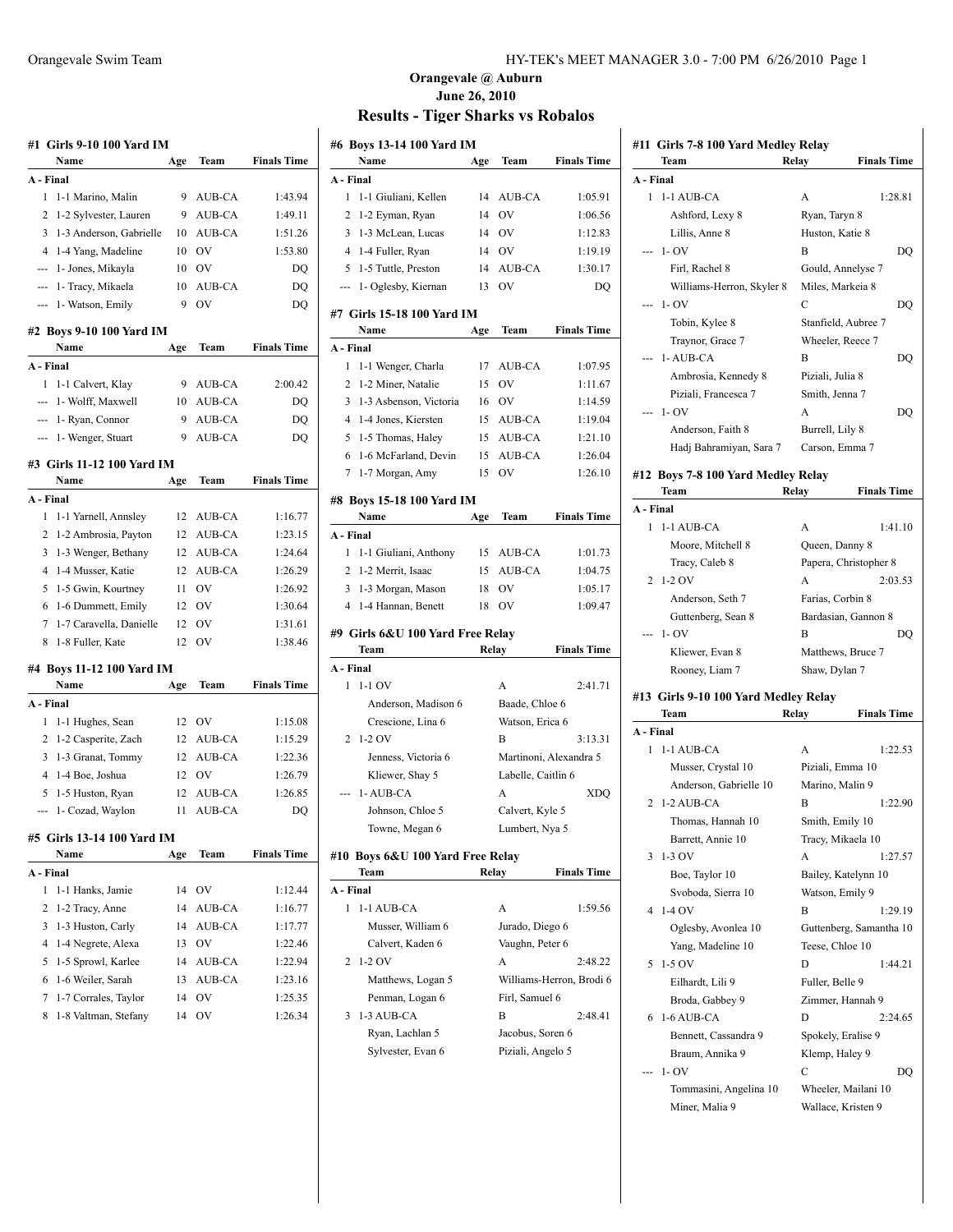| 2            | 1-2 AUB-CA<br>Tracy, Anne 14<br>Sprowl, Karlee 14 | Weiler, Sarah 13<br>Huston, Carly 14 |                        |
|--------------|---------------------------------------------------|--------------------------------------|------------------------|
|              |                                                   |                                      |                        |
|              |                                                   |                                      |                        |
|              |                                                   | A                                    | 2:20.23                |
|              | Valtman, Stefany 14                               | Negrete, Alexa 13                    |                        |
|              | Corrales, Taylor 14                               | Hanks, Jamie 14                      |                        |
| $\mathbf{1}$ | $1-1$ OV                                          | A                                    | 2:19.75                |
| A - Final    |                                                   |                                      |                        |
|              | Team                                              | Relay                                | <b>Finals Time</b>     |
|              | #17 Girls 13-14 200 Yard Medley Relay             |                                      |                        |
|              | Huston, Ryan 12                                   |                                      | Quirarte, Salvador 11  |
|              | Cozad, Waylon 11                                  | Casperite, Zach 12                   |                        |
|              | 1-AUB-CA                                          | А                                    | DQ                     |
|              | Granat, Tommy 12                                  | Culwell, Cody 11                     |                        |
|              | Zeigler, Adam 11                                  | Moore, Logan 11                      |                        |
| 2            | 1-2 AUB-CA                                        | B                                    | 3:12.30                |
|              | Hughes, Sean 12                                   | Schultz, Jacob 12                    |                        |
|              | Boe, Joshua 12                                    | Leanos, Luke 11                      |                        |
| 1            | $1-1$ OV                                          | A                                    | 2:43.30                |
| A - Final    |                                                   |                                      |                        |
|              | Team                                              | Relay                                | <b>Finals Time</b>     |
|              | #16 Boys 11-12 200 Yard Medley Relay              |                                      |                        |
|              |                                                   |                                      |                        |
|              | Warren, Katelyn 11                                | Graf, Ashley 12                      |                        |
|              | Thomas, Claire 11                                 | Mansanet, Portia 11                  |                        |
|              | $1 - OV$                                          | C                                    | DQ                     |
|              | Gwin, Kourtney 11                                 | Trevino, Presley 11                  |                        |
|              | Bujanda, Miya 11                                  | Dummett, Emily 12                    |                        |
|              | $1 - OV$                                          | A                                    | DO                     |
|              | Tracy, Katie 12                                   | Kita, Kaede 11                       |                        |
|              | Church, Ashley 12                                 |                                      | Prima Lang, Crystal 11 |
|              | 1-AUB-CA                                          | B                                    | DO                     |
|              | Yarnell, Annsley 12                               | Musser, Katie 12                     |                        |
|              | Wenger, Bethany 12                                |                                      | Ambrosia, Payton 12    |
| 2            | 1-2 AUB-CA                                        | A                                    | 2:32.09                |
|              | Higby, Cora 12                                    | Fuller, Kate 12                      |                        |
|              | Knopp, Cassidy 11                                 |                                      | Caravella, Danielle 12 |
| 1            | $1-1$ OV                                          | B                                    | 2:26.52                |
| A - Final    |                                                   |                                      |                        |
|              | Team                                              | Relay                                | <b>Finals Time</b>     |
|              | #15 Girls 11-12 200 Yard Medley Relay             |                                      |                        |
|              |                                                   |                                      |                        |
|              | Boe, Jacob 9                                      | Shaw, Travis 9                       |                        |
|              | Dunlap, Ethan 10                                  | Caron, Reed 9                        |                        |
|              | $1 - OV$                                          | A                                    | DQ                     |
|              | Wenger, Stuart 9                                  |                                      | Johnson, Clayton 10    |
|              | Calvert, Klay 9                                   | Ryan, Connor 9                       |                        |
| 1            | 1-1 AUB-CA                                        | A                                    | 1:30.99                |
| A - Final    |                                                   |                                      |                        |
|              | Team                                              | Relay                                | <b>Finals Time</b>     |
|              | #14 Boys 9-10 100 Yard Medley Relay               |                                      |                        |
|              |                                                   | Vaughn, Abigail 10                   |                        |
|              | Jacobus, Willow 10                                |                                      |                        |
|              | Sylvester, Lauren 9                               | Travers, Julia 9                     |                        |

# **Results - Tiger Sharks vs Robalos**

|           | IWSURS - TIEVI SHAI NS VS IWDAIOS    |                    |                     |
|-----------|--------------------------------------|--------------------|---------------------|
|           | 3 1-3 AUB-CA                         | В                  | 2:33.06             |
|           | Wright, Kailey 13                    |                    | Yarnell, Madisun 14 |
|           | Hengst, Moriah 13                    |                    | Quirarte, Raquel 13 |
|           | 4 1-4 AUB-CA                         | C                  | 2:53.37             |
|           | Musser, Shannon 14                   |                    | Woytus, Kaitlin 13  |
|           | Perry, Dani 14                       | Webb, Kylee 14     |                     |
|           | #18 Boys 13-14 200 Yard Medley Relay |                    |                     |
|           | <b>Team</b>                          | Relay              | <b>Finals Time</b>  |
| A - Final |                                      |                    |                     |
|           | $1 - 1 - 1$ OV                       | A                  | 2:13.45             |
|           | McLean, Lucas 14                     | Eyman, Ryan 14     |                     |
|           | Fuller, Ryan 14                      | Schultz, Justin 13 |                     |
|           | 2 1-2 AUB-CA                         | A                  | 2:14.85             |
|           | Albrecht, Seth 13                    |                    | Giuliani, Kellen 14 |
|           |                                      | Kesler, Mike 14    |                     |
|           | Moore, Nicholas 13                   |                    |                     |

#### **#19 Girls 15-18 200 Yard Medley Relay**

|           | Team                                 | Relay | <b>Finals Time</b> |
|-----------|--------------------------------------|-------|--------------------|
| A - Final |                                      |       |                    |
| 1         | $1-1$ AUB-CA                         | A     | 2:11.82            |
|           | McFarland, Devin 15                  |       | Jones, Alyssa 18   |
|           | Wenger, Charla 17                    |       | Miller, Julie 17   |
|           | $2 \t1-2$ OV                         | A     | 2:14.77            |
|           | Miner, Natalie 15                    |       | Morgan, Amy 15     |
|           | Negrete, Brooke 17                   |       | Clark, Chantel 17  |
|           | $3 \t1-3$ AUB-CA                     | B     | 2.25.39            |
|           | Thomas, Haley 15                     |       | Jones, Kiersten 15 |
|           | Jungers, Shelby 18                   |       | Groesz, Melodee 15 |
|           | #20 Boys 15-18 200 Yard Medley Relay |       |                    |

### **Team Relay Finals Time A - Final** 1 1-1 AUB-CA A 1:53.90 Merrit, Isaac 15 Wenger, Brent 15 Giuliani, Anthony 15 Musser, Quinn 15 2 1-2 OV A 2:01.50 Morgan, Mason 18 Fuller, Chris 15 Mower, Tyler 17 Hannan, Benett 18 **#21 Girls 6&U 25 Yard Free**

|                  | Name                        | Age | Team      | <b>Finals Time</b> |
|------------------|-----------------------------|-----|-----------|--------------------|
| A - Final        |                             |     |           |                    |
|                  | 1 3-1 Jenness, Victoria     | 6   | OV        | 33.09              |
|                  | 2 3-2 Baade, Chloe          |     | 6 OV      | 33.21              |
|                  | 3 3-3 Anderson, Madison     | 6   | <b>OV</b> | 34.03              |
|                  | 4 3-4 Crescione, Lina       | 6   | <b>OV</b> | 36.49              |
|                  | 5 3-5 Towne, Megan          |     | 6 AUB-CA  | 47.68              |
|                  | 6 3-6 Johnson, Chloe        |     | 5 AUB-CA  | 55.75              |
|                  | 7 3-7 Calvert, Kyle         |     | 5 AUB-CA  | 58.48              |
| <b>B</b> - Final |                             |     |           |                    |
|                  | 9 2-1 Martinoni, Alexandra  |     | 5 OV      | 43.37              |
|                  | 10 2-2 Watson, Erica        | 6   | - OV      | 48.04              |
|                  | 11 2-3 Labelle, Caitlin     | 6   | - OV      | 52.30              |
| C - Final        |                             |     |           |                    |
|                  | 17 1-1 Bardasian, Brooklynn | 6   | OV        | 46.64              |
|                  | 18 1-2 Kliewer, Shay        | 5   | OV        | 57.14              |

| 19               | 1-3 Durling, Natalie       | 6   | ov          | 3:17.39            |
|------------------|----------------------------|-----|-------------|--------------------|
|                  | #22 Boys 6&U 25 Yard Free  |     |             |                    |
|                  | Name                       | Age | Team        | <b>Finals Time</b> |
| A - Final        |                            |     |             |                    |
| 1                | 2-1 Vaughn, Peter          | 6   | AUB-CA      | 25.68              |
| 2                | 2-2 Calvert, Kaden         | 6   | AUB-CA      | 26.83              |
| 3                | 2-3 Musser, William        | 6   | AUB-CA      | 29.83              |
| 4                | 2-4 Penman, Logan          | 6   | <b>OV</b>   | 30.61              |
| 5                | 2-5 Jurado, Diego          | 6   | AUB-CA      | 31.28              |
| 6                | 2-6 Rosello, Max           | 6   | OV          | 32.56              |
| 7                | 2-7 Firl, Samuel           | 6   | OV          | 35.09              |
| 8                | 2-8 Williams-Herron, Brc   | 6   | OV          | 40.45              |
| <b>B</b> - Final |                            |     |             |                    |
| 9                | 1-1 Corby, Jarrod          | 6   | <b>OV</b>   | 31.26              |
| 10               | 1-2 Piziali, Angelo        | 5   | AUB-CA      | 32.44              |
| 11               | 1-3 Ryan, Lachlan          | 5   | AUB-CA      | 38.58              |
| 12               | 1-4 Sylvester, Evan        | 6   | AUB-CA      | 41.06              |
| 13               | 1-5 Jacobus, Soren         | 6   | AUB-CA      | 55.75              |
| 14               | 1-6 Matthews, Logan        | 5   | OV          | 56.99              |
| ---              | 1- Baez Flores, Kailan     | 5   | AUB-CA      | DQ                 |
|                  | #23 Girls 7-8 25 Yard Free |     |             |                    |
|                  | Name                       | Age | <b>Team</b> | <b>Finals Time</b> |
| A - Final        |                            |     |             |                    |
| 1                | 3-1 Ryan, Taryn            | 8   | AUB-CA      | 18.18              |
| $\overline{2}$   | 3-2 Ashford, Lexy          | 8   | AUB-CA      | 19.11              |
| 3                | 3-3 Williams-Herron, Sky   | 8   | <b>OV</b>   | 19.52              |
| 4                | 3-4 Anderson, Faith        | 8   | <b>OV</b>   | 19.71              |
| 5                | 3-5 Piziali, Francesca     | 7   | AUB-CA      | 21.56              |
| 6                | 3-6 Lillis, Anne           | 8   | AUB-CA      | 22.11              |
| 7                | 3-7 Firl, Rachel           | 8   | OV          | 26.91              |
| 8                | 3-8 Burrell, Lily          | 8   | OV          | 49.27              |
| <b>B</b> - Final |                            |     |             |                    |
| 9                | 2-1 Baez Flores, Naiya     | 7   | AUB-CA      | 24.94              |
| 10               | 2-2 Wolff, Sophia          | 7   | AUB-CA      | 25.43              |
| 11               | 2-3 Ambrosia, Kennedy      | 8   | AUB-CA      | 25.44              |
| 12               | 2-4 Wheeler, Reece         | 7   | OV          | 32.12              |
| 13               | 2-5 Gould, Annelyse        | 7   | ov          | 36.20              |
| 14               | 2-6 Traynor, Grace         | 7   | OV          | 37.43              |
| C - Final        |                            |     |             |                    |
| 17               | 1-1 Piziali, Julia         | 8   | AUB-CA      | 22.78              |
| 18               | 1-2 Stanfield, Aubree      | 7   | OV          | 32.35              |
| 19               | 1-3 Hadj Bahramiyan, Sa    | 7   | OV          | 35.43              |
| 20               | 1-4 Carson, Emma           | 7   | OV          | 42.66              |
|                  | #24 Boys 7-8 25 Yard Free  |     |             |                    |
|                  | Name                       | Age | Team        | <b>Finals Time</b> |
| A - Final        |                            |     |             |                    |
| 1                | 2-1 Tracy, Caleb           | 8   | AUB-CA      | 18.18              |
| 2                | 2-2 Guttenberg, Sean       | 8   | OV          | 21.32              |
| 3                | 2-3 Moore, Mitchell        | 8   | AUB-CA      | 22.39              |

 2-4 Rooney, Liam 7 OV 26.08 5 2-5 Kliewer, Evan 8 OV 28.21 2-6 Queen, Danny 8 AUB-CA 28.39 2-7 Anderson, Seth 7 OV 29.37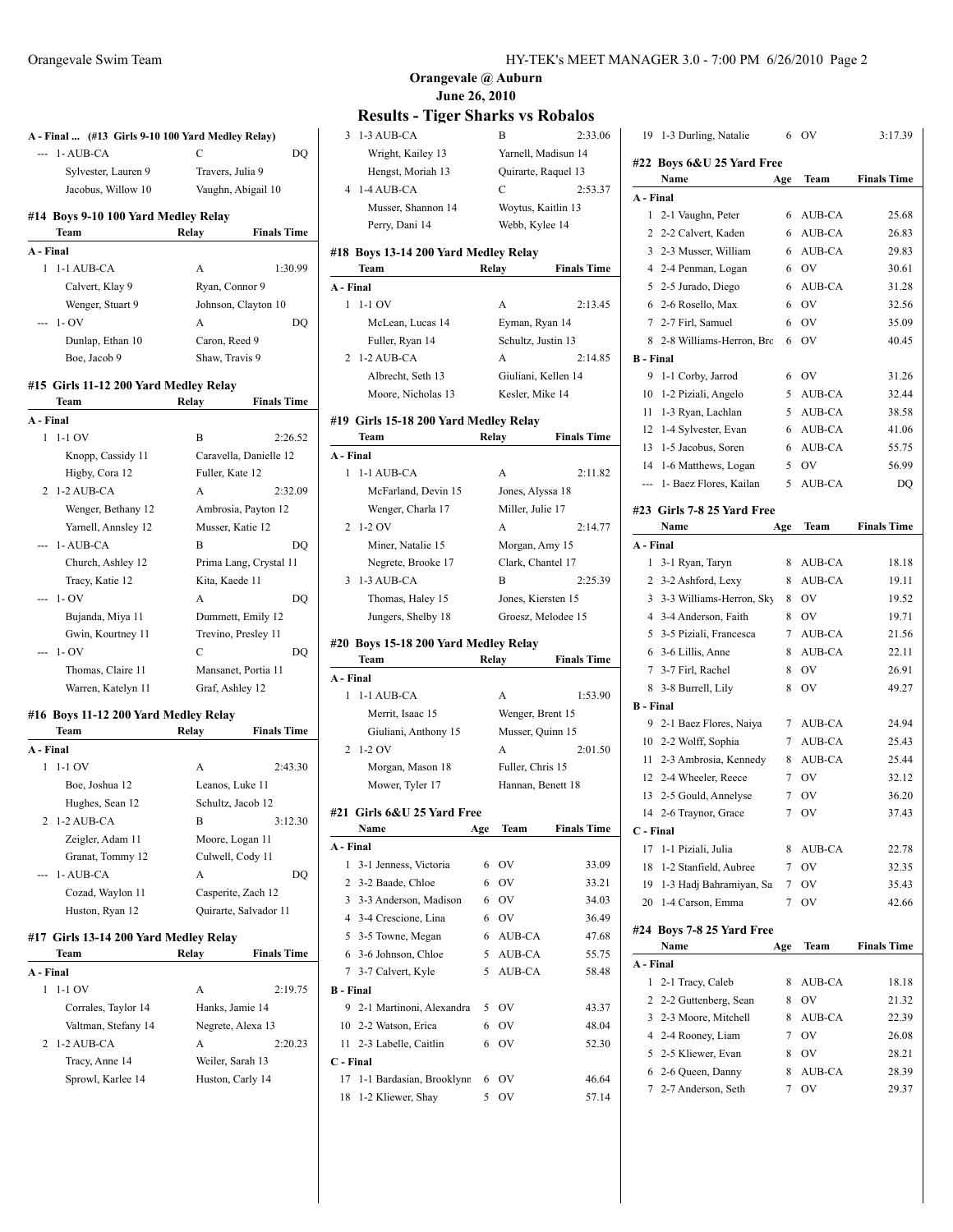|                  | A - Final  (#24 Boys 7-8 25 Yard Free) |     |                 |                    |
|------------------|----------------------------------------|-----|-----------------|--------------------|
|                  | 8 2-8 Gold, Matthew                    | 7   | <b>AUB-CA</b>   | 30.55              |
| <b>B</b> - Final |                                        |     |                 |                    |
|                  | 9 1-1 Warren, Zachary                  | 7   | OV              | 31.80              |
|                  | 10 1-2 Yang, John                      | 8   | <b>OV</b>       | 32.44              |
|                  | 11 1-3 Matthews, Bruce                 |     | 7 OV            | 35.29              |
|                  | 12 1-4 Farias, Corbin                  | 8   | <b>OV</b>       | 35.44              |
|                  | 13 1-5 Barpal, Alex                    | 8   | AUB-CA          | 35.59              |
|                  | 14 1-6 Shaw, Dylan                     | 7   | <b>OV</b>       | 43.16              |
| 15               | 1-7 Whitehead, Nicholas                | 7   | OV              | 43.27              |
|                  | #25 Girls 9-10 25 Yard Free            |     |                 |                    |
|                  | Name                                   | Age | Team            | <b>Finals Time</b> |
| A - Final        |                                        |     |                 |                    |
| 1                | 4-1 Tracy, Mikaela                     | 10  | AUB-CA          | 17.51              |
|                  | 2 4-2 Marino, Malin                    | 9   | AUB-CA          | 18.44              |
|                  | 3 4-3 Piziali, Emma                    |     | 10 AUB-CA       | 18.57              |
|                  | 4 4-4 Thomas, Hannah                   | 10  | AUB-CA          | 18.81              |
|                  | 5 4-5 Teese, Chloe                     | 10  | $\overline{O}V$ | 19.46              |
|                  | 6 4-6 Tommasini, Angelina              | 10  | <b>OV</b>       | 20.26              |
|                  | 7 4-7 Wheeler, Mailani                 | 10  | OV              | 20.36              |
|                  | 8 4-8 Broda, Gabbey                    | 9   | OV              | 21.95              |
| <b>B</b> - Final |                                        |     |                 |                    |
|                  | 9 3-1 Boe, Taylor                      | 10  | OV              | 17.95              |
|                  | 10 3-2 Smith, Emily                    | 10  | AUB-CA          | 18.81              |
|                  | 11 3-3 Jaraba, Mia                     | 9   | <b>OV</b>       | 19.36              |
|                  | 12 3-4 Bennett, Cassandra              | 9   | AUB-CA          | 21.20              |
|                  | 13 3-5 Travers, Julia                  | 9   | AUB-CA          | 21.50              |
|                  | 14 3-6 Jacobus, Willow                 | 10  | AUB-CA          | 21.62              |
|                  | 15 3-7 Miner, Malia                    | 9   | OV              | 23.95              |
| C - Final        |                                        |     |                 |                    |
|                  | 17 2-1 Culwell, Syndey                 | 9   | AUB-CA          | 22.44              |
|                  | 18 2-2 Braum, Annika                   | 9   | AUB-CA          | 22.69              |
|                  | 19 2-3 Jones, Mikayla                  | 10  | <b>OV</b>       | 23.00              |
|                  | 20 2-4 Nagy, Lily                      | 10  | <b>OV</b>       | 24.90              |
|                  | 21 2-5 Capel, Ariana                   | 10  | AUB-CA          | 24.99              |
|                  | 22 2-6 Klemp, Haley                    | 9   | AUB-CA          | 26.42              |
|                  | 23 2-7 Stinson, Amanda                 | 9   | OV              | 27.81              |
| D - Final        |                                        |     |                 |                    |
| 25               | 1-1 Thesell, Hannah                    | 9   | OV              | 24.90              |
| 26               | 1-2 Watson, Emily                      | 9   | OV              | 25.98              |
| 27               | 1-3 Whitehead, Sarah                   | 9   | OV              | 36.99              |
|                  |                                        |     |                 |                    |
|                  | #26 Boys 9-10 25 Yard Free             |     |                 |                    |
|                  | Name                                   | Age | Team            | <b>Finals Time</b> |
| A - Final        |                                        |     |                 | 18.12              |
| 1                | 2-1 Johnson, Clayton                   | 10  | AUB-CA          |                    |
| 2                | 2-2 Shaw, Travis                       | 9   | OV              | 18.97              |
|                  | 3 2-3 Zeigler, Carson                  | 9   | AUB-CA          | 19.88              |
|                  | 4 2-4 Boe, Jacob                       | 9   | OV              | 20.83              |
|                  | 5 2-5 Caron, Reed                      | 9   | OV              | 21.05              |
|                  | 6 2-6 Borba, Tyler                     | 10  | AUB-CA          | 24.65              |
| <b>B</b> - Final |                                        |     |                 |                    |
| 9                | 1-1 Bardasian, Zachary                 | 10  | OV              | 23.77              |
| 10               | 1-2 Dunlap, Ethan                      | 10  | OV              | 25.15              |

#### Orangevale Swim Team HY-TEK's MEET MANAGER 3.0 - 7:00 PM 6/26/2010 Page 3

### **Orangevale @ Auburn June 26, 2010 Results - Tiger Sharks vs Robalos**

|                | #27 Girls 11-12 50 Yard Free              |          |                     |                    |
|----------------|-------------------------------------------|----------|---------------------|--------------------|
|                | Name                                      | Age      | Team                | <b>Finals Time</b> |
|                | A - Final                                 |          |                     |                    |
| 1              | 2-1 Yarnell, Annsley                      | 12       | AUB-CA              | 28.46              |
| $\overline{2}$ | 2-2 Gwin, Kourtney                        | 11       | OV                  | 30.94              |
|                | 3 2-3 Kita, Kaede                         | 11       | AUB-CA              | 35.98              |
|                | 4 2-4 Fuller, Kate                        | 12       | OV                  | 37.29              |
|                | 5 2-5 Spokely, Annika                     | 11       | AUB-CA              | 37.55              |
|                | 6 2-6 Church, Ashley                      | 12       | AUB-CA              | 38.33              |
|                | 7 2-7 Graf, Ashley                        | 12       | OV                  | 40.10              |
| 8              | 2-8 Mansanet, Portia                      | 11       | OV                  | 41.54              |
|                | <b>B</b> - Final                          |          |                     |                    |
| 9              | 1-1 Thomas, Claire                        | 11       | - OV                | 39.73              |
| 10             | 1-2 Knopp, Cassidy                        | 11       | OV                  | 41.79              |
| 11             | 1-3 Warren, Katelyn                       | 11       | OV                  | 45.34              |
| 12             | 1-4 Prima Lang, Crystal                   | 11       | AUB-CA              | 47.33              |
|                | #28 Boys 11-12 50 Yard Free               |          |                     |                    |
|                | Name                                      | Age      | Team                | <b>Finals Time</b> |
|                | A - Final                                 |          |                     |                    |
| 1              | 1-1 Hughes, Sean                          | 12       | OV                  | 31.56              |
| 2              | 1-2 Boe, Joshua                           | 12       | OV                  | 32.54              |
| 3              | 1-3 Quirarte, Salvador                    | 11       | AUB-CA              | 37.10              |
| 4              | 1-4 Schultz, Jacob                        | 12       | $\overline{\rm OV}$ | 40.43              |
| 5              | 1-5 Zeigler, Adam                         | 11       | AUB-CA              | 41.25              |
| 6              | 1-6 Moore, Logan                          | 11       | AUB-CA              | 42.71              |
| 7              | 1-7 Leanos, Luke                          | 11       | OV                  | 50.19              |
| 8              | 1-8 Culwell, Cody                         | 11       | AUB-CA              | 58.66              |
|                | #29 Girls 13-14 50 Yard Free              |          |                     |                    |
|                | Name                                      | Age      | Team                | <b>Finals Time</b> |
|                | A - Final                                 |          |                     |                    |
| 1              | 1-1 Quirarte, Raquel                      | 13       | AUB-CA              | 31.99              |
| 2              | 1-2 Negrete, Alexa                        | 13       | OV                  | 33.52              |
| 3              | 1-3 Trevino, Riley                        | 13       | OV                  | 33.55              |
| 4              | 1-4 Yarnell, Madisun                      |          |                     | 34.69              |
|                |                                           |          |                     |                    |
|                |                                           | 14       | AUB-CA              |                    |
| 5              | 1-5 Musser, Shannon                       | 14       | AUB-CA              | 38.66              |
| 6              | 1-6 Webb, Kylee                           | 14       | AUB-CA              | 38.80              |
| ---            | 1- Woytus, Kaitlin                        | 13       | AUB-CA              | X32.90             |
|                | #30 Boys 13-14 50 Yard Free               |          |                     |                    |
|                | Name                                      | Age      | Team                | <b>Finals Time</b> |
|                | A - Final                                 |          |                     |                    |
| 1              | 2-1 Giuliani, Kellen                      | 14       | AUB-CA              | 25.32              |
| 2              | 2-2 Eyman, Ryan                           | 14       | OV                  | 25.93              |
| 3              | 2-3 McLean, Lucas                         | 14       | OV                  | 28.15              |
| 4              | 2-4 Moore, Nicholas                       | 13       | AUB-CA              | 29.08              |
| 5              | 2-5 Fuller, Ryan                          | 14       | OV                  | 29.89              |
| 6              | 2-6 Kesler, Mike                          | 14       | AUB-CA              | 34.81              |
|                | 7 2-7 Schultz, Justin                     | 13       | OV                  | 37.77              |
|                | <b>B</b> - Final                          |          |                     |                    |
| 9              | 1-1 Oglesby, Kiernan<br>1-2 Dunlap, Caleb | 13<br>13 | OV<br>OV            | 38.56<br>38.75     |

|                  | #31 Girls 15-18 50 Yard Free         |     |           |                    |
|------------------|--------------------------------------|-----|-----------|--------------------|
|                  | Name                                 | Age | Team      | <b>Finals Time</b> |
| A - Final        |                                      |     |           |                    |
| 1                | 2-1 Miller, Julie                    | 17  | AUB-CA    | 27.60              |
| $\overline{c}$   | 2-2 Asbenson, Victoria               | 16  | OV        | 28.13              |
|                  | 3 2-3 Miner, Natalie                 | 15  | OV        | 28.14              |
|                  | 4 2-4 Anderson, Lauren               | 17  | AUB-CA    | 28.92              |
|                  | 5 2-5 Clark, Chantel                 | 17  | OV        | 29.72              |
|                  | 6 2-6 Jones, Kiersten                | 15  | AUB-CA    | 31.57              |
|                  | 7 2-7 Groesz, Melodee                | 15  | AUB-CA    | 32.15              |
| 8                | 2-8 Eyman, Brooke                    | 15  | OV        | 35.00              |
| <b>B</b> - Final |                                      |     |           |                    |
| $\overline{a}$   | 1- Thomas, Haley                     | 15  | AUB-CA    | DQ                 |
|                  |                                      |     |           |                    |
|                  | #32 Boys 15-18 50 Yard Free          |     |           |                    |
|                  | Name                                 | Age | Team      | <b>Finals Time</b> |
| A - Final        |                                      |     |           |                    |
| 1                | 2-1 Wenger, Brent                    | 15  | AUB-CA    | 26.06              |
|                  | 2 2-2 Noe, Tyler                     | 18  | OV        | 26.44              |
|                  | 3 2-3 Musser, Quinn                  | 15  | AUB-CA    | 26.58              |
|                  | 4 2-4 Mower, Tyler                   | 17  | OV        | 28.29              |
|                  | 5 2-5 Dunlap, Joshua                 | 15  | OV        | 30.73              |
|                  | #33 Girls 6&U 25 Yard Back           |     |           |                    |
|                  | Name                                 | Age | Team      | <b>Finals Time</b> |
| A - Final        |                                      |     |           |                    |
| 1                | 2-1 Anderson, Madison                | 6   | OV        | 41.10              |
|                  | 2 2-2 Jenness, Victoria              |     | 6 OV      | 43.09              |
|                  | 3 2-3 Crescione, Lina                | 6   | OV        | 46.39              |
|                  | 4 2-4 Towne, Megan                   | 6   | AUB-CA    | 49.64              |
|                  | 5 2-5 Watson, Erica                  | 6   | OV        | 58.35              |
| 6                | 2-6 Johnson, Chloe                   | 5.  | AUB-CA    | 1:11.00            |
| $\tau$           | 2-7 Calvert, Kyle                    | 5   | AUB-CA    | 1:20.25            |
| <b>B</b> - Final |                                      |     |           |                    |
| 9                | 1-1 Baade, Chloe                     |     | 6 OV      | 41.06              |
| 10               | 1-2 Kliewer, Shay                    |     | 5 OV      | 1:15.69            |
| 11               | 1-3 Martinoni, Alexandra             |     | 5 OV      | 1:33.46            |
| 12               | 1-4 Bardasian, Brooklynn             | 6   | <b>OV</b> | 1:55.98            |
| ---              | 1- Durling, Natalie                  | 6   | OV        | DO                 |
|                  |                                      |     |           |                    |
|                  | #34 Boys 6&U 25 Yard Back<br>Name    |     |           | <b>Finals Time</b> |
| A - Final        |                                      | Age | Team      |                    |
| 1                | 2-1 Vaughn, Peter                    | 6   | AUB-CA    | 27.16              |
| 2                | 2-2 Piziali, Angelo                  | 5   | AUB-CA    | 33.39              |
| 3                |                                      | 6   | OV        |                    |
|                  | 2-3 Rosello, Max<br>2-4 Firl, Samuel |     |           | 36.12              |
| 4                |                                      | 6   | OV        | 37.48              |
| 5                | 2-5 Musser, William                  | 6   | AUB-CA    | 39.76              |
| 6                | 2-6 Penman, Logan                    | 6   | OV        | 43.53              |
| 7                | 2-7 Matthews, Logan                  | 5   | OV        | 1:04.70            |
| ---              | 2- Calvert, Kaden                    | 6   | AUB-CA    | DQ                 |
| <b>B</b> - Final |                                      |     |           |                    |
| 9                | 1-1 Jurado, Diego                    | 6   | AUB-CA    | 35.97              |
| 10               | 1-2 Sylvester, Evan                  | 6   | AUB-CA    | 37.36              |
| 11               | 1-3 Ryan, Lachlan                    | 5   | AUB-CA    | 42.79              |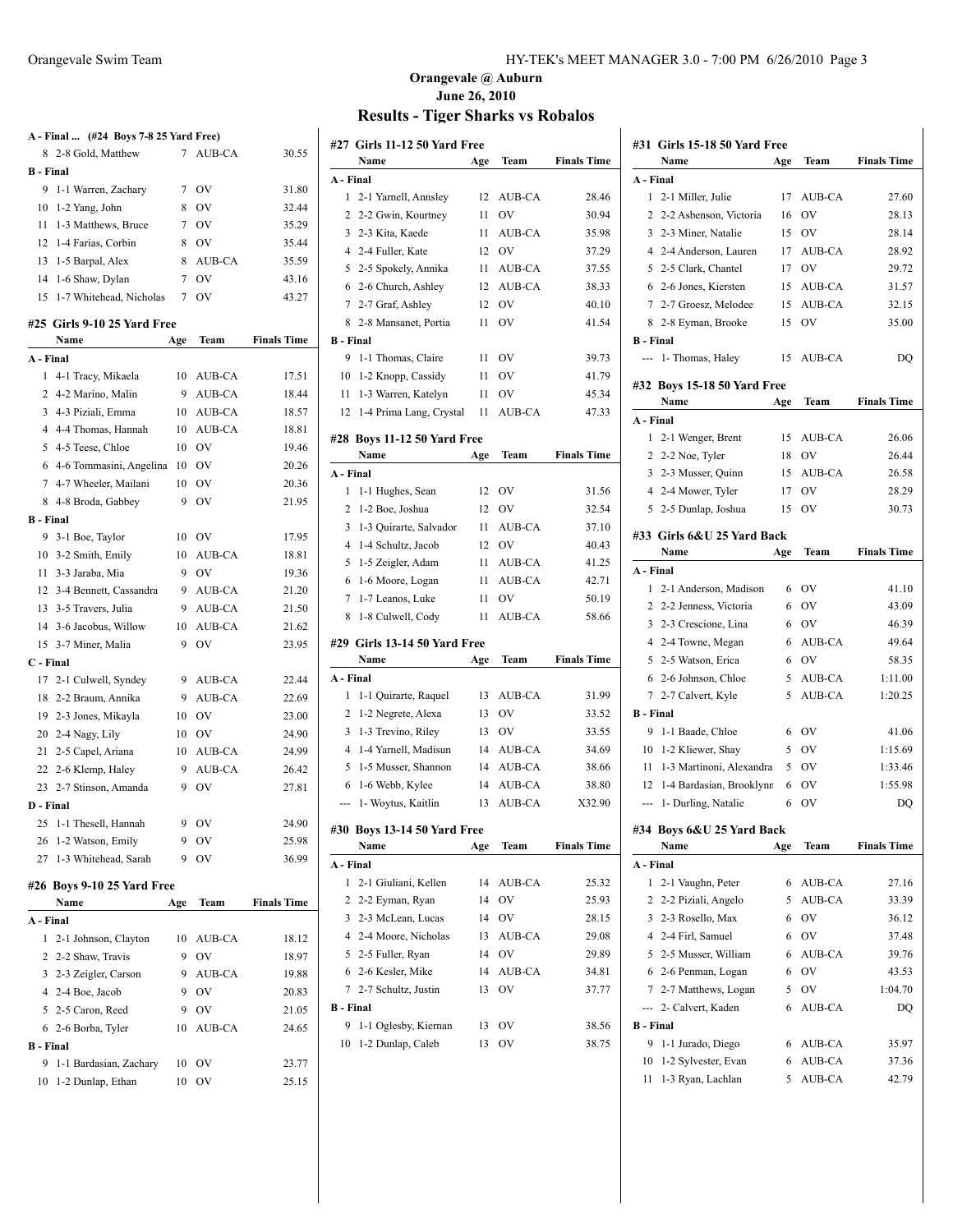|                  | B - Final  (#34 Boys 6&U 25 Yard Back) |             |           |                    |
|------------------|----------------------------------------|-------------|-----------|--------------------|
| 12               | 1-4 Williams-Herron, Brc               | 6           | OV        | 49.67              |
| 13               | 1-5 Jacobus, Soren                     | 6           | AUB-CA    | 1:13.95            |
|                  | --- 1- Baez Flores, Kailan             | 5           | AUB-CA    | DQ                 |
|                  | --- 1- Corby, Jarrod                   | 6           | OV        | DQ                 |
|                  | #35 Girls 7-8 25 Yard Back             |             |           |                    |
|                  | Name                                   | Age         | Team      | <b>Finals Time</b> |
| A - Final        |                                        |             |           |                    |
| $\mathbf{1}$     | 2-1 Ryan, Taryn                        | 8           | AUB-CA    | 22.72              |
|                  | 2 2-2 Anderson, Faith                  | 8           | OV        | 29.60              |
|                  | 3 2-3 Piziali, Francesca               | $\tau$      | AUB-CA    | 30.33              |
|                  | 4 2-4 Miles, Markeia                   | 8           | <b>OV</b> | 30.94              |
|                  | 5 2-5 Ambrosia, Kennedy                | 8           | AUB-CA    | 32.85              |
| 6                | 2-6 Smith, Jenna                       | 7           | AUB-CA    | 33.71              |
|                  | 7 2-7 Firl, Rachel                     | 8           | OV        | 34.95              |
| 8                | 2-8 Tobin, Kylee                       | 8           | OV        | 36.10              |
| <b>B</b> - Final |                                        |             |           |                    |
| 9                | 1-1 Baez Flores, Naiya                 |             | 7 AUB-CA  | 31.41              |
| 10               | 1-2 Wolff, Sophia                      |             | 7 AUB-CA  | 31.65              |
| 11               | 1-3 Hadj Bahramiyan, Sa                | 7           | <b>OV</b> | 39.76              |
|                  | 12 1-4 Gould, Annelyse                 | 7           | OV        | 54.76              |
|                  |                                        |             |           |                    |
|                  | #36 Boys 7-8 25 Yard Back              |             |           |                    |
|                  | Name                                   | Age         | Team      | <b>Finals Time</b> |
| A - Final        |                                        |             |           |                    |
| 1                | 2-1 Papera, Christopher                | 8           | AUB-CA    | 26.76              |
|                  | 2 2-2 Guttenberg, Sean                 | 8           | <b>OV</b> | 30.54              |
|                  | 3 2-3 Rooney, Liam                     | $7^{\circ}$ | <b>OV</b> | 30.78              |
|                  | 4 2-4 Gold, Matthew                    | 7           | AUB-CA    | 32.14              |
| 5                | 2-5 Matthews, Bruce                    | 7           | OV        | 43.54              |
| 6                | 2-6 Kliewer, Evan                      | 8           | <b>OV</b> | 44.05              |
|                  | 7 2-7 Barpal, Alex                     | 8           | AUB-CA    | 49.37              |
|                  | --- 2- Shelton, Lucien                 | 7           | AUB-CA    | DQ                 |
| <b>B</b> - Final |                                        |             |           |                    |
| 9                | 1-1 Farias, Corbin                     | 8           | OV        | 41.90              |
| 10               | 1-2 Whitehead, Nicholas                | 7           | OV        | 53.67              |
|                  | #37 Girls 9-10 25 Yard Back            |             |           |                    |
|                  | Name                                   | Age         | Team      | <b>Finals Time</b> |
|                  | Final                                  |             |           |                    |
| 1                | 4-1 Boe, Taylor                        | 10          | OV        | 21.70              |
| 2                | 4-2 Musser, Crystal                    | 10          | AUB-CA    | 21.81              |
| 3                | 4-3 Anderson, Gabrielle                | 10          | AUB-CA    | 22.08              |
| 4                | 4-4 Oglesby, Avonlea                   | 10          | OV        | 22.80              |
| 5                | 4-5 Tommasini, Angelina                | 10          | OV        | 23.11              |
| 6                | 4-6 Barrett, Annie                     | 10          | AUB-CA    | 23.65              |
| 7                | 4-7 Thomas, Hannah                     | 10          | AUB-CA    | 23.83              |
| 8                | 4-8 Teese, Chloe                       | 10          | OV        | 27.82              |
| <b>B</b> - Final |                                        |             |           |                    |
| 9                | 3-1 Vaughn, Abigail                    | 10          | AUB-CA    | 22.42              |
| 10               | 3-2 Svoboda, Sierra                    | 10          | OV        | 24.82              |
| 11               | 3-3 Spokely, Eralise                   | 9           | AUB-CA    | 24.93              |
| 12               | 3-4 Wheeler, Mailani                   | 10          | OV        | 25.06              |
| 13               | 3-5 Zimmer, Hannah                     | 9           | ov        | 28.55              |
|                  |                                        |             |           |                    |

# **Results - Tiger Sharks vs Robalos**

| 14               | 3-6 Jacobus, Willow                | 10       | <b>AUB-CA</b>    | 28.72              |  |  |
|------------------|------------------------------------|----------|------------------|--------------------|--|--|
| 15               | 3-7 Capel, Ariana                  | 10       | AUB-CA           | 33.17              |  |  |
| C - Final        |                                    |          |                  |                    |  |  |
| 17               | 2-1 Guttenberg, Samantha           | 10       | OV               | 25.98              |  |  |
| 18               | 2-2 Marino, Malin                  | 9        | <b>AUB-CA</b>    | 26.17              |  |  |
| 19               | 2-3 Eilhardt, Lili                 | 9        | <b>OV</b>        | 27.61              |  |  |
| 20               | 2-4 Fuller, Belle                  | 9        | <b>OV</b>        | 28.09              |  |  |
| 21               | 2-5 Klemp, Haley                   | 9        | AUB-CA           | 32.08              |  |  |
| D - Final        |                                    |          |                  |                    |  |  |
| 25               | 1-1 Wallace, Kristen               | 9        | OV               | 29.34              |  |  |
| 26               | 1-2 Miner, Malia                   | 9        | OV               | 29.88              |  |  |
| 27               | 1-3 Broda, Gabbey                  | 9        | <b>OV</b>        | 31.45              |  |  |
| 28               | 1-4 Thesell, Hannah                | 9        | OV               | 33.49              |  |  |
|                  |                                    |          |                  |                    |  |  |
|                  | #38 Boys 9-10 25 Yard Back<br>Name |          | Team             | <b>Finals Time</b> |  |  |
| A - Final        |                                    | Age      |                  |                    |  |  |
| 1                |                                    | 9        | <b>OV</b>        |                    |  |  |
|                  | 1-1 Shaw, Travis                   |          |                  | 25.05              |  |  |
| 2                | 1-2 Ryan, Connor                   | 9        | AUB-CA           | 25.12              |  |  |
| 3                | 1-3 Dunlap, Ethan                  | 10       | <b>OV</b>        | 27.99              |  |  |
| 4                | 1-4 Zeigler, Carson                | 9        | AUB-CA           | 28.64              |  |  |
| 5                | 1-5 Borba, Tyler                   | 10       | AUB-CA           | 29.50              |  |  |
| <u></u>          | 1- Bardasian, Zachary              | 10       | <b>OV</b>        | DQ                 |  |  |
|                  | #39 Girls 11-12 50 Yard Back       |          |                  |                    |  |  |
|                  | Name                               | Age      | Team             | <b>Finals Time</b> |  |  |
| A - Final        |                                    |          |                  |                    |  |  |
| 1                | 2-1 Wenger, Bethany                | 12       | AUB-CA           | 39.42              |  |  |
|                  |                                    |          |                  |                    |  |  |
| 2                | 2-2 Ambrosia, Payton               | 12       | AUB-CA           | 40.66              |  |  |
| 3                | 2-3 Bujanda, Miya                  | 11       | <b>OV</b>        | 43.10              |  |  |
| 4                | 2-4 Musser, Katie                  | 12       | AUB-CA           | 43.34              |  |  |
| 5                | 2-5 Caravella, Danielle            | 12       | <b>OV</b>        | 46.99              |  |  |
| 6                | 2-6 Knopp, Cassidy                 | 11       | <b>OV</b>        | 49.45              |  |  |
| 7                | 2-7 Warren, Katelyn                | 11       | <b>OV</b>        | 1:01.90            |  |  |
| ---              | 2- Church, Ashley                  | 12       | AUB-CA           | DQ                 |  |  |
| <b>B</b> - Final |                                    |          |                  |                    |  |  |
| 9                | 1-1 Trevino, Presley               | 11       | <b>OV</b>        | 44.82              |  |  |
| 10               | 1-2 Schorr, Holly                  | 11       | AUB-CA           | 50.49              |  |  |
| 11               | 1-3 Prima Lang, Crystal            | 11       | <b>AUB-CA</b>    | 53.81              |  |  |
| 12               | 1-4 Graf, Ashley                   | 12       | OV               | 54.74              |  |  |
|                  |                                    |          |                  |                    |  |  |
|                  | #40 Boys 11-12 50 Yard Back        |          |                  |                    |  |  |
|                  | Name                               | Age      | Team             | <b>Finals Time</b> |  |  |
| A - Final        |                                    |          |                  |                    |  |  |
| 1                | 2-1 Boe, Joshua                    | 12       | <b>OV</b>        | 37.09              |  |  |
| 2                | 2-2 Quirarte, Salvador             | 11       | AUB-CA           | 45.04              |  |  |
| 3                | 2-3 Schultz, Jacob                 | 12       | <b>OV</b>        | 49.59              |  |  |
|                  | 4 2-4 Zeigler, Adam                | 11       | AUB-CA           | 49.70              |  |  |
| 5                | 2-5 Moore, Logan                   | 11       | AUB-CA           | 52.16              |  |  |
| 6                | 2-6 Culwell, Cody                  | 11       | AUB-CA           | 1:15.42            |  |  |
| #41              | Girls 13-14 50 Yard Back           |          |                  |                    |  |  |
|                  | Name                               | Age      | Team             | <b>Finals Time</b> |  |  |
| A - Final        |                                    |          |                  |                    |  |  |
| 1<br>2           | 2-1 Tracy, Anne<br>2-2 Perry, Dani | 14<br>14 | AUB-CA<br>AUB-CA | 35.35<br>36.52     |  |  |

| 3                | 2-3 Corrales, Taylor                      | 14  | OV            | 36.62              |
|------------------|-------------------------------------------|-----|---------------|--------------------|
| 4                | 2-4 Wright, Kailey                        | 13  | AUB-CA        | 40.27              |
| 5                | 2-5 Trevino, Riley                        | 13  | OV            | 40.47              |
| 6                | 2-6 Miner, Mackenzie                      | 14  | OV            | 42.66              |
| 7                | 2-7 Hengst, Moriah                        | 13  | AUB-CA        | 44.31              |
| 8                | 2-8 Graf, Haley                           | 14  | OV            | 47.29              |
| <b>B</b> - Final |                                           |     |               |                    |
| 9                | 1-1 Woytus, Kaitlin                       | 13  | AUB-CA        | 43.88              |
| 10               | 1-2 Yarnell, Madisun                      | 14  | AUB-CA        | 44.44              |
| 11               | 1-3 Musser, Shannon                       | 14  | AUB-CA        | 50.73              |
| ---              | 1- Webb, Kylee                            | 14  | <b>AUB-CA</b> | DQ                 |
|                  | #42 Boys 13-14 50 Yard Back               |     |               |                    |
|                  | Name                                      | Age | Team          | <b>Finals Time</b> |
| A - Final        |                                           |     |               |                    |
| 1                | 1-1 Giuliani, Kellen                      | 14  | AUB-CA        | 32.57              |
| 2                | 1-2 McLean, Lucas                         | 14  | OV            | 34.56              |
| 3                | 1-3 Moore, Nicholas                       | 13  | AUB-CA        | 36.66              |
| 4                | 1-4 Albrecht, Seth                        | 13  | AUB-CA        | 36.88              |
| 5                | 1-5 Dunlap, Caleb                         | 13  | OV            | 44.56              |
| 6                | 1-6 Kesler, Mike                          | 14  | AUB-CA        | 47.90              |
|                  | #43 Girls 15-18 50 Yard Back              |     |               |                    |
|                  | Name                                      | Age | Team          | <b>Finals Time</b> |
| A - Final        |                                           |     |               |                    |
| 1                |                                           | 18  | AUB-CA        | 33.30              |
| 2                | 1-1 Jungers, Shelby<br>1-2 Miner, Natalie | 15  | OV            |                    |
| 3                |                                           |     |               | 34.43              |
| 4                | 1-3 Anderson, Lauren                      | 17  | AUB-CA<br>OV  | 34.89<br>35.51     |
|                  | 1-4 Clark, Chantel                        | 17  |               | 38.35              |
|                  |                                           |     |               |                    |
| 5                | 1-5 Jones, Alyssa                         | 18  | AUB-CA        |                    |
| 6                | 1-6 Eyman, Brooke                         | 15  | OV            | 40.04              |
| 7                | 1-7 Groesz, Melodee                       | 15  | AUB-CA        | 41.52              |
|                  | #44 Boys 15-18 50 Yard Back               |     |               |                    |
|                  | Name                                      | Age | Team          | <b>Finals Time</b> |
| A - Final        |                                           |     |               |                    |
| 1                | 1-1 Tuttle, Rick                          | 17  | AUB-CA        | 29.44              |
| 2                | 1-2 Morgan, Mason                         | 18  | OV            | 30.41              |
| 3                | 1-3 Wenger, Brent                         | 15  | AUB-CA        | 30.42              |
| 4                | 1-4 Hannan, Benett                        | 18  | OV            | 33.76              |
| 5                | 1-5 Musser, Quinn                         | 15  | AUB-CA        | 34.98              |
| 6                | 1-6 Fuller, Chris                         | 15  | OV            | 37.08              |
|                  | #45 Girls 7-8 25 Yard Breast              |     |               |                    |
|                  | Name                                      | Age | Team          | <b>Finals Time</b> |
| A - Final        |                                           |     |               |                    |
| 1                | 2-1 Ryan, Taryn                           | 8   | AUB-CA        | 24.74              |
| 2                | 2-2 Ashford, Lexy                         | 8   | AUB-CA        | 25.58              |
| 3                | 2-3 Huston, Katie                         | 8   | AUB-CA        | 26.59              |
| 4                | 2-4 Williams-Herron, Sky                  | 8   | OV            | 29.63              |
| 5                | 2-5 Piziali, Julia                        | 8   | AUB-CA        | 29.84              |
| 6                | 2-6 Firl, Rachel                          | 8   | OV            | 30.51              |
| 7                | 2-7 Tobin, Kylee                          | 8   | OV            | 37.01              |
| ---              | 2- Anderson, Faith                        | 8   | OV            | DQ                 |
| <b>B</b> - Final |                                           |     |               |                    |
| 9                | 1-1 Miles, Markeia                        | 8   | OV            | 36.77              |
| ---              | 1- Traynor, Grace                         | 7   | OV            | DQ                 |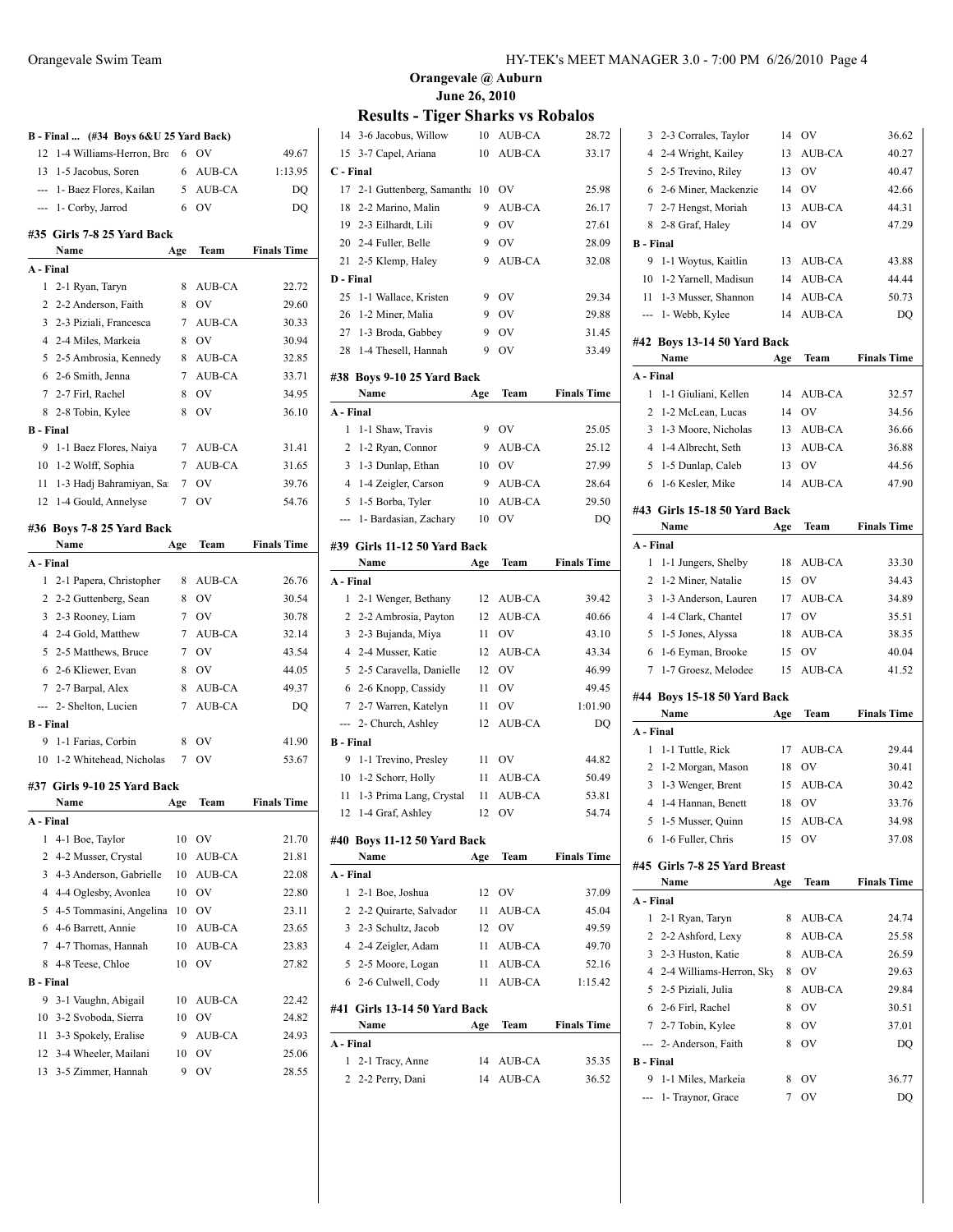|                  | B - Final  (#45 Girls 7-8 25 Yard Breast) |        |           |                    |
|------------------|-------------------------------------------|--------|-----------|--------------------|
| $\frac{1}{2}$    | 1- Burrell, Lily                          | 8      | OV        | DO                 |
| ---              | 1- Gould, Annelyse                        | 7      | OV        | DO                 |
|                  |                                           |        |           |                    |
|                  | #46 Boys 7-8 25 Yard Breast<br>Name       | Age    | Team      | <b>Finals Time</b> |
| A - Final        |                                           |        |           |                    |
| 1                | 1-1 Papera, Christopher                   | 8      | AUB-CA    | 26.03              |
| 2                | 1-2 Moore, Mitchell                       | 8      | AUB-CA    | 31.34              |
|                  | $-$ 1 - Yang, John                        | 8      | <b>OV</b> | DQ                 |
|                  | --- 1- Warren, Zachary                    | 7      | <b>OV</b> | DQ                 |
|                  | --- 1- Shaw, Dylan                        | 7      | <b>OV</b> | DQ                 |
|                  | --- 1 - Queen, Danny                      | 8      | AUB-CA    | DQ                 |
|                  | --- 1- Shelton, Lucien                    | 7      | AUB-CA    | DQ                 |
|                  |                                           |        |           |                    |
|                  | #47 Girls 9-10 25 Yard Breast             |        |           |                    |
|                  | Name                                      | Age    | Team      | <b>Finals Time</b> |
| A - Final        |                                           |        |           |                    |
| $\mathbf{1}$     | 3-1 Piziali, Emma                         | 10     | AUB-CA    | 22.31              |
|                  | 2 3-2 Smith, Emily                        | 10     | AUB-CA    | 22.80              |
| 3                | 3-3 Guttenberg, Samantha                  | 10     | OV        | 23.92              |
|                  | 4 3-4 Oglesby, Avonlea                    | 10     | OV        | 25.01              |
|                  | 5 3-5 Travers, Julia                      | 9      | AUB-CA    | 26.96              |
| 6                | 3-6 Fuller, Belle                         | 9      | OV        | 27.98              |
| $\overline{a}$   | 3- Anderson, Gabrielle                    | 10     | AUB-CA    | DQ                 |
| <b>B</b> - Final |                                           |        |           |                    |
|                  | 9 2-1 Vaughn, Abigail                     | 10     | AUB-CA    | 24.73              |
|                  | 10 2-2 Braum, Annika                      | 9      | AUB-CA    | 28.08              |
|                  | 11 2-3 Jaraba, Mia                        | 9      | <b>OV</b> | 31.08              |
|                  | 12 2-4 Broda, Gabbey                      | 9      | <b>OV</b> | 32.19              |
|                  | 13 2-5 Thesell, Hannah                    | 9      | <b>OV</b> | 33.49              |
|                  | --- 2- Jacobus, Willow                    | 10     | AUB-CA    | DQ                 |
|                  | --- 2- Culwell, Syndey                    | 9      | AUB-CA    | DQ                 |
|                  | --- 2- Rorling, Madison                   | 9      | OV        | DQ                 |
| C - Final        |                                           |        | OV        |                    |
| 17               | 1-1 Teese, Chloe                          | 10     |           | 28.60              |
|                  | 18 1-2 Nagy, Lily                         | 10     | OV        | 30.39              |
|                  | --- 1- Tommasini, Angelina                | 10     | OV        | DQ                 |
|                  | --- 1- Whitehead, Sarah                   | 9<br>9 | OV        | DO                 |
|                  | 1- Stinson, Amanda                        |        | OV        | DQ                 |
|                  | #48 Boys 9-10 25 Yard Breast              |        |           |                    |
|                  | Name                                      | Age    | Team      | <b>Finals Time</b> |
| A - Final        |                                           |        |           |                    |
| 1                | 1-1 Ryan, Connor                          | 9      | AUB-CA    | 23.82              |
| ---              | 1- Wolff, Maxwell                         | 10     | AUB-CA    | DQ                 |
|                  | $-1 - Boe$ , Jacob                        | 9      | OV        | DQ                 |
|                  | --- 1- Wenger, Stuart                     | 9      | AUB-CA    | DQ                 |
|                  | #49 Girls 11-12 50 Yard Breast<br>Name    | Age    | Team      | <b>Finals Time</b> |
| A - Final        |                                           |        |           |                    |
| 1                | 2-1 Yarnell, Annsley                      | 12     | AUB-CA    | 38.60              |
| 2                | 2-2 Ambrosia, Payton                      | 12     | AUB-CA    | 43.68              |
| 3                | 2-3 Caravella, Danielle                   | 12     | OV        | 43.93              |
| 4                | 2-4 Tracy, Katie                          | 12     | AUB-CA    | 44.05              |
|                  |                                           |        |           |                    |
|                  |                                           |        |           |                    |

**Results - Tiger Sharks vs Robalos**

| $\mathbf{1}$          | 1-1 Tuttle, Rick              |          | 17 AUB-CA       | 33.77              |
|-----------------------|-------------------------------|----------|-----------------|--------------------|
| A - Final             |                               |          |                 |                    |
|                       | Name                          | Age      | Team            | <b>Finals Time</b> |
|                       | #54 Boys 15-18 50 Yard Breast |          |                 |                    |
| ---                   | 1- McFarland, Devin           | 15       | AUB-CA          | X42.99             |
| 7                     | 1-7 Morgan, Amy               | 15       | O <sub>V</sub>  | 43.60              |
| 6                     | 1-6 Thomas, Haley             | 15       | AUB-CA          | 42.44              |
| 5                     | 1-5 Miller, Julie             | 17       | AUB-CA          | 40.65              |
| 4                     | 1-4 Jungers, Shelby           | 18       | AUB-CA          | 40.06              |
| 3                     | 1-3 Clark, Chantel            | 17       | OV              | 39.18              |
| 2                     | 1-2 Negrete, Brooke           | 17       | OV              | 38.78              |
| 1                     | 1-1 Jones, Alyssa             | 18       | <b>AUB-CA</b>   | 33.28              |
| A - Final             |                               |          |                 |                    |
|                       | Name                          | Age      | Team            | <b>Finals Time</b> |
| #53                   | Girls 15-18 50 Yard Breast    |          |                 |                    |
| ---                   | 1- Schultz, Justin            | 13       | OV              | DO                 |
| 2                     | 1-2 Oglesby, Kiernan          | 13       | OV              | 47.74              |
| 1                     | 1-1 Tuttle, Preston           | 14       | AUB-CA          | 42.22              |
| A - Final             |                               |          |                 |                    |
|                       | Name                          | Age      | Team            | <b>Finals Time</b> |
|                       | #52 Boys 13-14 50 Yard Breast |          |                 |                    |
|                       |                               |          |                 |                    |
| 11                    | 1-3 Sprowl, Karlee            | 14       | AUB-CA          | 43.33              |
| 10                    | 1-2 Perry, Dani               | 14       | AUB-CA          | 42.20              |
| 9                     | 1-1 Quirarte, Raquel          | 13       | AUB-CA          | 40.82              |
| <b>B</b> - Final      |                               |          |                 |                    |
| $7\phantom{.0}$       | 2-7 Miner, Mackenzie          | 14       | OV              | 46.99              |
| 6                     | 2-6 Yarnell, Madisun          | 14       | AUB-CA          | 45.48              |
| 5                     | 2-5 Wright, Kailey            | 13       | AUB-CA          | 44.25              |
| 4                     | 2-4 Corrales, Taylor          | 14       | <b>OV</b>       | 41.49              |
| 3                     | 2-3 Huston, Carly             | 14       | AUB-CA          | 40.97              |
| 2                     | 2-2 Weiler, Sarah             | 13       | AUB-CA          | 37.72              |
| 1                     | 2-1 Hanks, Jamie              | 14       | <b>OV</b>       | 36.54              |
| A - Final             |                               |          |                 |                    |
|                       | Name                          | Age      | Team            | <b>Finals Time</b> |
| #51                   | Girls 13-14 50 Yard Breast    |          |                 |                    |
| 5                     | 1-5 Leanos, Luke              | 11       | OV              | 56.32              |
| $\overline{4}$        | 1-4 Cozad, Waylon             | 11       | AUB-CA          | 46.04              |
| 3                     | 1-3 Huston, Ryan              | 12       | AUB-CA          | 45.26              |
| 2                     | 1-2 Casperite, Zach           | 12       | AUB-CA          | 41.89              |
| 1                     | 1-1 Granat, Tommy             | 12       | AUB-CA          | 41.59              |
| A - Final             |                               |          |                 |                    |
|                       | <b>Name</b>                   | Age      | Team            | <b>Finals Time</b> |
|                       | #50 Boys 11-12 50 Yard Breast |          |                 |                    |
| 13                    | 1-5 Kita, Kaede               | 11       | AUB-CA          | 49.12              |
| 12                    | 1-4 Dummett, Emily            | 12       | OV              | 49.09              |
| 11                    | 1-3 Spokely, Annika           | 11       | AUB-CA          | 48.67              |
| 10                    | 1-2 Higby, Cora               |          |                 | 45.53              |
|                       | 1-1 Trevino, Presley          | 11<br>12 | <b>OV</b><br>OV | 43.11              |
| <b>B</b> - Final<br>9 |                               |          |                 |                    |
| 7                     | 2-7 Prima Lang, Crystal       | 11       | AUB-CA          | 52.05              |
| 6                     | 2-6 Bujanda, Miya             | 11       | OV              | 46.74              |
| 5                     | 2-5 Gwin, Kourtney            | 11       | OV              | 45.46              |
|                       |                               |          |                 |                    |

| 2                | 1-2 Noe, Tyler              | 18          | OV            | 35.27              |  |  |  |
|------------------|-----------------------------|-------------|---------------|--------------------|--|--|--|
| $\overline{3}$   | 1-3 Merrit, Isaac           | 15          | <b>AUB-CA</b> | 35.48              |  |  |  |
|                  | 4 1-4 Fuller, Chris         | 15          | <b>OV</b>     | 39.08              |  |  |  |
|                  | 5 1-5 Dunlap, Joshua        | 15          | OV            | 39.77              |  |  |  |
|                  |                             |             |               |                    |  |  |  |
|                  | #55 Girls 7-8 50 Yard Free  |             |               | <b>Finals Time</b> |  |  |  |
|                  | Name                        | Age         | Team          |                    |  |  |  |
| A - Final        |                             |             |               |                    |  |  |  |
| 1                | 2-1 Huston, Katie           | 8           | AUB-CA        | 38.85              |  |  |  |
| 2                | 2-2 Lillis, Anne            | 8           | AUB-CA        | 48.32              |  |  |  |
|                  | 3 2-3 Smith, Jenna          | 7           | AUB-CA        | 55.40              |  |  |  |
|                  | 4 2-4 Baez Flores, Naiya    | 7           | AUB-CA        | 59.61              |  |  |  |
|                  | 5 2-5 Tobin, Kylee          | 8           | OV            | 1:00.80            |  |  |  |
|                  | 6 2-6 Wheeler, Reece        | 7           | <b>OV</b>     | 1:06.00            |  |  |  |
|                  | 7 2-7 Stanfield, Aubree     | 7           | OV            | 1:10.81            |  |  |  |
| 8                | 2-8 Burrell, Lily           | 8           | OV            | 1:46.17            |  |  |  |
| <b>B</b> - Final |                             |             |               |                    |  |  |  |
| 9                | 1-1 Wolff, Sophia           | 7           | AUB-CA        | 1:00.53            |  |  |  |
|                  | 10 1-2 Carson, Emma         | $7^{\circ}$ | <b>OV</b>     | 1:08.84            |  |  |  |
| 11               | 1-3 Hadj Bahramiyan, Sa     | 7           | OV            | 1:23.67            |  |  |  |
|                  | #56 Boys 7-8 50 Yard Free   |             |               |                    |  |  |  |
|                  | Name                        | Age         | Team          | <b>Finals Time</b> |  |  |  |
| A - Final        |                             |             |               |                    |  |  |  |
|                  | 1 2-1 Tracy, Caleb          | 8           | AUB-CA        | 40.87              |  |  |  |
|                  | 2 2-2 Kliewer, Evan         | 8           | OV            | 1:04.86            |  |  |  |
|                  | 3 2-3 Anderson, Seth        | 7           | <b>OV</b>     | 1:07.62            |  |  |  |
|                  | 4 2-4 Rooney, Liam          | 7           | <b>OV</b>     | 1:08.76            |  |  |  |
|                  | 5 2-5 Shelton, Lucien       | $7^{\circ}$ | AUB-CA        | 1:10.63            |  |  |  |
|                  | 6 2-6 Gold, Matthew         | 7           | AUB-CA        | 1:11.49            |  |  |  |
|                  | 7 2-7 Warren, Zachary       | $\tau$      | <b>OV</b>     | 1:16.82            |  |  |  |
|                  | 8 2-8 Barpal, Alex          | 8           | AUB-CA        | 1:45.49            |  |  |  |
| <b>B</b> - Final |                             |             |               |                    |  |  |  |
| 9                | 1-1 Shaw, Dylan             | 7           | <b>OV</b>     | 1:35.89            |  |  |  |
| 10               | 1-2 Whitehead, Nicholas     | 7           | OV            | 1:36.60            |  |  |  |
|                  |                             |             |               |                    |  |  |  |
|                  | #57 Girls 9-10 50 Yard Free |             |               |                    |  |  |  |
|                  | Name                        | Age         | Team          | <b>Finals Time</b> |  |  |  |
| A - Final        |                             |             |               |                    |  |  |  |
| 1                | 4-1 Bailey, Katelynn        | 10          | OV            | 37.29              |  |  |  |
| $\overline{2}$   | 4-2 Svoboda, Sierra         |             | 10 OV         | 40.28              |  |  |  |
| 3                | 4-3 Piziali, Emma           | 10          | AUB-CA        | 40.80              |  |  |  |
| 4                | 4-4 Oglesby, Avonlea        | 10          | OV            | 41.09              |  |  |  |
| 5                | 4-5 Sylvester, Lauren       | 9           | AUB-CA        | 43.57              |  |  |  |
| 6                | 4-6 Spokely, Eralise        | 9           | AUB-CA        | 44.29              |  |  |  |
| 7                | 4-7 Yang, Madeline          | 10          | OV            | 45.20              |  |  |  |
| 8                | 4-8 Travers, Julia          | 9           | AUB-CA        | 48.91              |  |  |  |
| <b>B</b> - Final |                             |             |               |                    |  |  |  |
| 9                | 3-1 Wallace, Kristen        | 9           | OV            | 45.21              |  |  |  |
| 10               | 3-2 Smith, Emily            | 10          | AUB-CA        | 45.41              |  |  |  |
| 11               | 3-3 Eilhardt, Lili          | 9           | OV            | 45.74              |  |  |  |
| 12               | 3-4 Guttenberg, Samantha    | 10          | OV            | 46.67              |  |  |  |
| 13               | 3-5 Bennett, Cassandra      | 9           | AUB-CA        | 51.58              |  |  |  |
| 14               | 3-6 Culwell, Syndey         | 9           | AUB-CA        | 56.99              |  |  |  |
|                  |                             |             |               |                    |  |  |  |
| 15               | 3-7 Klemp, Haley            | 9           | AUB-CA        | 1:01.08            |  |  |  |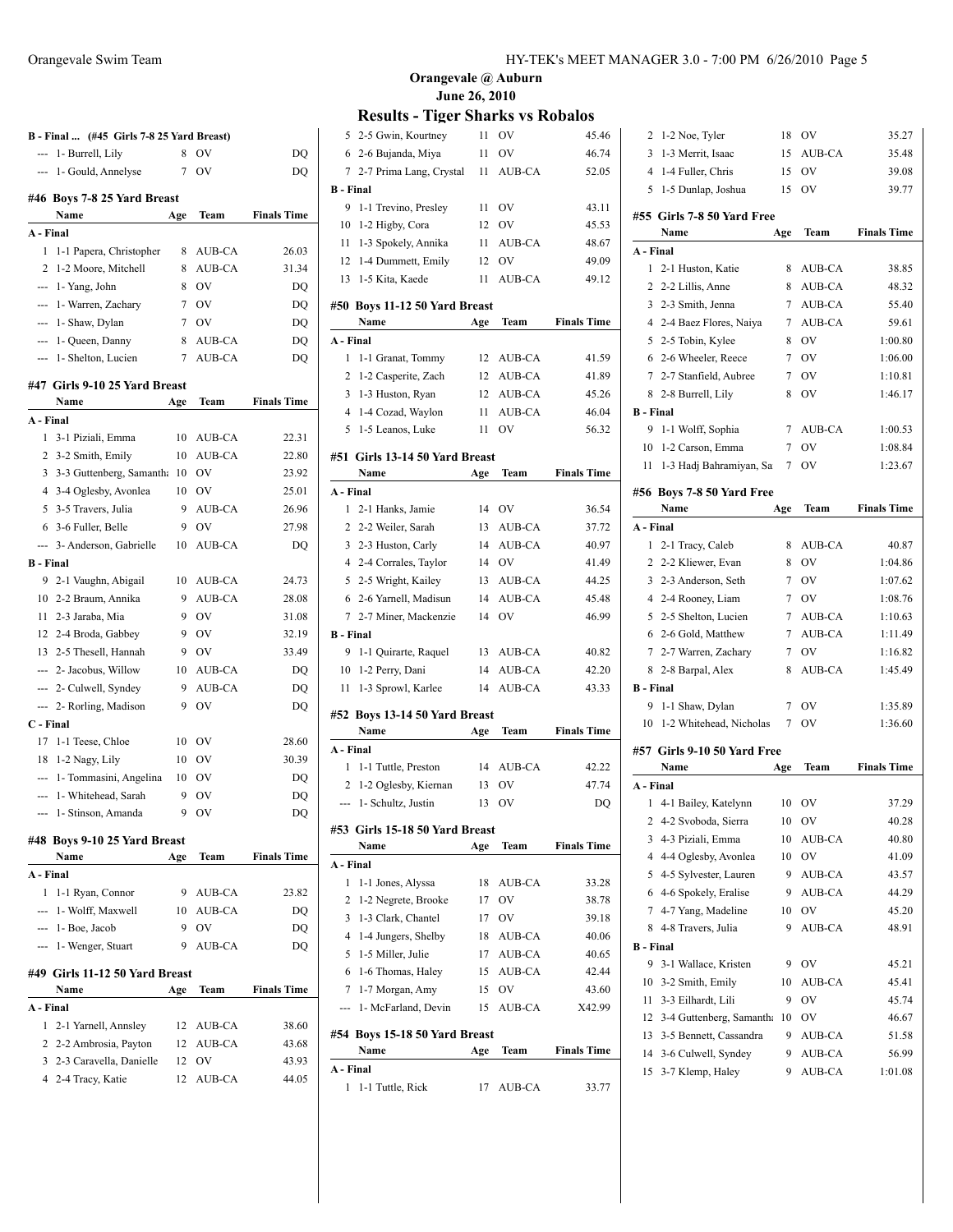|                  | C - Final  (#57 Girls 9-10 50 Yard Free) |     |                 |                    |
|------------------|------------------------------------------|-----|-----------------|--------------------|
| C - Final        |                                          |     |                 |                    |
| 17               | 2-1 Barrett, Annie                       | 10  | AUB-CA          | 40.53              |
| 18               | 2-2 Fuller, Belle                        | 9   | OV              | 45.77              |
|                  | 19 2-3 Jones, Mikayla                    | 10  | <b>OV</b>       | 51.34              |
|                  | 20 2-4 Miner, Malia                      | 9   | OV              | 55.86              |
|                  | 21 2-5 Capel, Ariana                     | 10  | AUB-CA          | 56.78              |
|                  | 22 2-6 Stinson, Amanda                   | 9   | OV              | 59.84              |
| D - Final        |                                          |     |                 |                    |
| 25               | 1-1 Zimmer, Hannah                       | 9   | OV              | 48.51              |
| 26               | 1-2 Vaughn, Abigail                      | 10  | AUB-CA          | 48.83              |
| 27               | 1-3 Musser, Crystal                      | 10  | AUB-CA          | 49.75              |
| 28               | 1-4 Rorling, Madison                     | 9   | OV              | 54.89              |
| 29               | 1-5 Whitehead, Sarah                     | 9   | OV              | 1:27.54            |
|                  | #58 Boys 9-10 50 Yard Free               |     |                 |                    |
|                  | Name                                     | Age | Team            | <b>Finals Time</b> |
| A - Final        |                                          |     |                 |                    |
| 1                | 1-1 Calvert, Klay                        | 9   | AUB-CA          | 41.48              |
| 2                | 1-2 Shaw, Travis                         | 9   | OV              | 43.81              |
| 3                | 1-3 Wolff, Maxwell                       | 10  | AUB-CA          | 48.49              |
| 4                | 1-4 Caron, Reed                          | 9   | <b>OV</b>       | 49.62              |
| 5                | 1-5 Borba, Tyler                         | 10  | AUB-CA          | 53.36              |
| 6                | 1-6 Bardasian, Zachary                   | 10  | OV              | 55.63              |
| 7                | 1-7 Dunlap, Ethan                        | 10  | OV              | 1:00.34            |
|                  |                                          |     |                 |                    |
|                  | #59 Girls 11-12 100 Yard Free<br>Name    | Age | Team            | <b>Finals Time</b> |
| A - Final        |                                          |     |                 |                    |
| 1                | 2-1 Musser, Katie                        | 12  | AUB-CA          | 1:13.47            |
| 2                | 2-2 Tracy, Katie                         | 12  | AUB-CA          | 1:15.88            |
| 3                | 2-3 Bujanda, Miya                        | 11  | <b>OV</b>       | 1:17.16            |
|                  | 4 2-4 Higby, Cora                        | 12  | <b>OV</b>       | 1:18.66            |
| 5                | 2-5 Spokely, Annika                      | 11  | AUB-CA          | 1:25.76            |
| 6                | 2-6 Thomas, Claire                       | 11  | OV              | 1:30.57            |
| 7                | 2-7 Knopp, Cassidy                       | 11  | OV              | 1:37.99            |
| <b>B</b> - Final |                                          |     |                 |                    |
| 9                | 1-1 Trevino, Presley                     | 11  | <b>OV</b>       | 1:24.37            |
| 10               | 1-2 Graf, Ashley                         | 12  | OV              | 1:35.07            |
| 11               | 1-3 Mansanet, Portia                     | 11  | OV              | 1:36.78            |
|                  | 12 1-4 Schorr, Holly                     |     | 11 AUB-CA       | 1:46.00            |
|                  |                                          |     |                 |                    |
| #60              | <b>Boys 11-12 100 Yard Free</b>          |     |                 |                    |
|                  | Name                                     | Age | Team            | <b>Finals Time</b> |
| A - Final        |                                          |     |                 |                    |
| 1                | 1-1 Casperite, Zach                      |     | 12 AUB-CA       | 1:09.76            |
| 2                | 1-2 Cozad, Waylon                        |     | 11 AUB-CA       | 1:20.45            |
| 3<br>4           | 1-3 Moore, Logan<br>1-4 Schultz, Jacob   | 11  | AUB-CA<br>12 OV | 1:31.59<br>1:32.46 |
| 5                |                                          | 11  | AUB-CA          | 2:15.26            |
|                  | 1-5 Culwell, Cody                        |     |                 |                    |
| #61              | <b>Girls 13-14 100 Yard Free</b>         |     |                 |                    |
|                  | Name                                     | Age | Team            | <b>Finals Time</b> |
| A - Final        |                                          |     |                 |                    |
| 1                | 2-1 Hanks, Jamie                         | 14  | <b>OV</b>       | 1:04.20            |
|                  |                                          |     |                 |                    |

## **Results - Tiger Sharks vs Robalos**

| 2                | 2-2 Perry, Dani                         | 14  | AUB-CA         | 1:10.53            |
|------------------|-----------------------------------------|-----|----------------|--------------------|
| 3                | 2-3 Valtman, Stefany                    | 14  | OV             | 1:12.46            |
| $\overline{4}$   | 2-4 Quirarte, Raquel                    | 13  | AUB-CA         | 1:12.78            |
| 5                | 2-5 Weiler, Sarah                       | 13  | AUB-CA         | 1:12.96            |
| 6                | 2-6 Hengst, Moriah                      | 13  | AUB-CA         | 1:15.59            |
| 7                | 2-7 Miner, Mackenzie                    | 14  | O <sub>V</sub> | 1:15.69            |
| <b>B</b> - Final |                                         |     |                |                    |
| 9                | 1-1 Woytus, Kaitlin                     | 13  | AUB-CA         | 1:18.82            |
| 10               | 1-2 Webb, Kylee                         | 14  | AUB-CA         | 1:28.88            |
| 11               | 1-3 Musser, Shannon                     | 14  | <b>AUB-CA</b>  | 1:32.35            |
|                  | #62 Boys 13-14 100 Yard Free            |     |                |                    |
|                  | Name                                    | Age | Team           | <b>Finals Time</b> |
| A - Final        |                                         |     |                |                    |
| 1                | 1-1 Albrecht, Seth                      | 13  | AUB-CA         | 1:06.49            |
| 2                | 1-2 Moore, Nicholas                     | 13  | AUB-CA         | 1:07.42            |
| 3                | 1-3 Kesler, Mike                        | 14  | AUB-CA         | 1:18.53            |
| $\overline{4}$   | 1-4 Schultz, Justin                     | 13  | OV             | 1:24.63            |
| 5                | 1-5 Dunlap, Caleb                       | 13  | OV             | 1:27.48            |
|                  | #63 Girls 15-18 100 Yard Free           |     |                |                    |
|                  | Name                                    | Age | Team           | <b>Finals Time</b> |
| A - Final        |                                         |     |                |                    |
| 1                | 1-1 Wenger, Charla                      | 17  | AUB-CA         | 58.42              |
| 2                | 1-2 Negrete, Brooke                     | 17  | OV             | 1:00.60            |
| 3                | 1-3 Miller, Julie                       | 17  | AUB-CA         | 1:01.14            |
| $\overline{4}$   | 1-4 Anderson, Lauren                    | 17  | AUB-CA         | 1:06.42            |
| 5                | 1-5 Jones, Alyssa                       | 18  | AUB-CA         | 1:07.70            |
| 6                | 1-6 Morgan, Amy                         | 15  | OV             | 1:15.18            |
|                  |                                         |     |                |                    |
| ---              | 1- Groesz, Melodee                      | 15  | AUB-CA         | X1:16.99           |
|                  |                                         |     |                |                    |
|                  | #64 Boys 15-18 100 Yard Free<br>Name    | Age | Team           | <b>Finals Time</b> |
| A - Final        |                                         |     |                |                    |
| 1                | 1-1 Giuliani, Anthony                   | 15  | AUB-CA         | 51.65              |
| 2                | 1-2 Morgan, Mason                       | 18  | OV             | 54.36              |
| 3                | 1-3 Musser, Quinn                       | 15  | AUB-CA         | 1:01.54            |
| 4                | 1-4 Fuller, Chris                       | 15  | OV             | 1:09.49            |
|                  |                                         |     |                |                    |
|                  | #65 Girls 7-8 25 Yard Fly<br>Name       | Age | Team           | <b>Finals Time</b> |
|                  | - Final                                 |     |                |                    |
| 1                | 2-1 Huston, Katie                       | 8   | AUB-CA         | 20.54              |
| 2                | 2-2 Ashford, Lexy                       | 8   | AUB-CA         | 24.67              |
| 3                | 2-3 Lillis, Anne                        | 8   | AUB-CA         | 26.14              |
| 4                | 2-4 Piziali, Francesca                  | 7   | AUB-CA         | 26.84              |
|                  | 5 2-5 Wheeler, Reece                    | 7   | OV             | 41.10              |
|                  | --- 2- Williams-Herron, Skyl            | 8   | OV             | DQ                 |
|                  | --- 2- Stanfield, Aubree                | 7   | OV             | DQ                 |
| ---              | 2- Miles, Markeia                       | 8   | OV             | DQ                 |
| B - Final        |                                         |     |                |                    |
| 9                | 1-1 Smith, Jenna                        | 7   | AUB-CA         | 27.83              |
| 10               | 1-2 Piziali, Julia                      | 8   | AUB-CA         | 30.28              |
| 11               | 1-3 Traynor, Grace                      | 7   | OV             | 44.91              |
| ---              | 1- Ambrosia, Kennedy<br>1- Carson, Emma | 8   | AUB-CA<br>OV   | DQ                 |

|                  | #66 Boys 7-8 25 Yard Fly<br>Name   | Age | Team          | <b>Finals Time</b> |
|------------------|------------------------------------|-----|---------------|--------------------|
| A - Final        |                                    |     |               |                    |
| 1                | 1-1 Tracy, Caleb                   | 8   | AUB-CA        | 22.08              |
| 2                | 1-2 Guttenberg, Sean               | 8   | OV            | 25.18              |
| 3                | 1-3 Moore, Mitchell                | 8   | AUB-CA        | 27.86              |
| 4                | 1-4 Yang, John                     | 8   | OV            | 37.41              |
|                  | --- 1- Farias, Corbin              | 8   | <b>OV</b>     | DQ                 |
|                  | --- 1- Queen, Danny                | 8   | <b>AUB-CA</b> | DO                 |
| $\overline{a}$   | 1- Anderson, Seth                  | 7   | OV            | DQ                 |
|                  |                                    |     |               |                    |
|                  | #67 Girls 9-10 25 Yard Fly<br>Name | Age | Team          | <b>Finals Time</b> |
| A - Final        |                                    |     |               |                    |
| 1                | 3-1 Bailey, Katelynn               | 10  | <b>OV</b>     | 19.02              |
| 2                | 3-2 Svoboda, Sierra                | 10  | OV            | 19.67              |
| 3                | 3-3 Barrett, Annie                 | 10  | AUB-CA        | 20.75              |
| 4                | 3-4 Thomas, Hannah                 | 10  | AUB-CA        | 21.20              |
| 5                | 3-5 Boe, Taylor                    | 10  | <b>OV</b>     | 22.70              |
| 6                | 3-6 Musser, Crystal                | 10  | AUB-CA        | 22.91              |
|                  | --- 3- Yang, Madeline              | 10  | OV            | D <sub>O</sub>     |
| ---              | 3- Tracy, Mikaela                  | 10  | <b>AUB-CA</b> | DQ                 |
| <b>B</b> - Final |                                    |     |               |                    |
| 9                | 2-1 Spokely, Eralise               | 9   | AUB-CA        | 25.84              |
| 10               | 2-2 Sylvester, Lauren              | 9   | AUB-CA        | 25.99              |
| 11               | 2-3 Braum, Annika                  | 9   | AUB-CA        | 27.60              |
|                  | 12 2-4 Eilhardt, Lili              | 9   | OV            | 28.58              |
|                  | 13 2-5 Zimmer, Hannah              | 9   | <b>OV</b>     | 31.55              |
|                  | 14 2-6 Watson, Emily               | 9   | OV            | 32.79              |
| 15               | 2-7 Bennett, Cassandra             | 9   | AUB-CA        | 34.36              |
| C - Final        |                                    |     |               |                    |
| 17               | 1-1 Wallace, Kristen               | 9   | OV            | 27.29              |
| 18               | 1-2 Wheeler, Mailani               | 10  | OV            | 28.58              |
| ---              | 1- Rorling, Madison                | 9   | OV            | DQ                 |
|                  |                                    |     |               |                    |
|                  | #68 Boys 9-10 25 Yard Fly<br>Name  | Age | Team          | <b>Finals Time</b> |
| A - Final        |                                    |     |               |                    |
| 1                | 1-1 Boe, Jacob                     | 9   | OV            | 21.81              |
| 2                | 1-2 Johnson, Clayton               | 10  | AUB-CA        | 23.07              |
| 3                | 1-3 Zeigler, Carson                | 9   | AUB-CA        | 24.33              |
| 4                | 1-4 Calvert, Klay                  | 9   | AUB-CA        | 24.99              |
| 5                | 1-5 Wenger, Stuart                 | 9   | AUB-CA        | 27.41              |
| 6                | 1-6 Caron, Reed                    | 9   | OV            | 29.38              |
|                  |                                    |     |               |                    |
|                  | #69 Girls 11-12 50 Yard Fly        |     |               |                    |
|                  | Name                               | Age | Team          | <b>Finals Time</b> |
| A - Final        |                                    |     |               |                    |
| 1                | 2-1 Tracy, Katie                   | 12  | AUB-CA        | 39.53              |
| 2                | 2-2 Dummett, Emily                 | 12  | OV            | 40.53              |
| 3                | 2-3 Wenger, Bethany                | 12  | AUB-CA        | 41.47              |
| 4                | 2-4 Kita, Kaede                    | 11  | AUB-CA        | 46.31              |
| 5                | 2-5 Higby, Cora                    | 12  | OV            | 49.78              |
| 6                | 2-6 Schorr, Holly                  | 11  | AUB-CA        | 54.95              |
|                  |                                    |     |               |                    |
| 7                | 2-7 Warren, Katelyn                | 11  | OV            | 55.04              |
| 8                | 2-8 Mansanet, Portia               | 11  | OV            | 56.19              |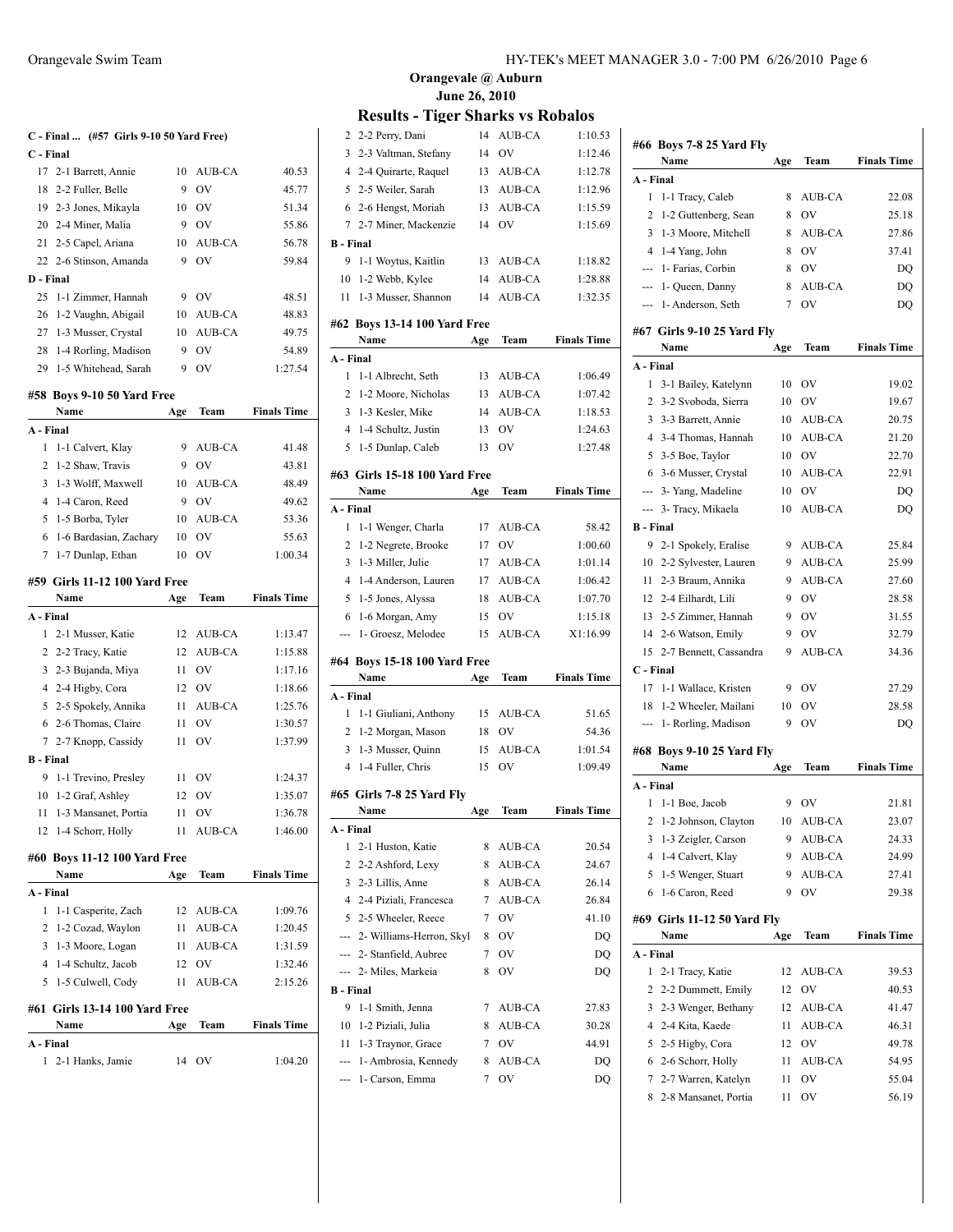| B - Final  (#69 Girls 11-12 50 Yard Fly)<br><b>B</b> - Final |                                     |     |               |                    |  |
|--------------------------------------------------------------|-------------------------------------|-----|---------------|--------------------|--|
|                                                              | 9 1-1 Thomas, Claire                | 11  | OV            | 50.71              |  |
|                                                              | #70 Boys 11-12 50 Yard Fly          |     |               |                    |  |
|                                                              | Name                                | Age | Team          | <b>Finals Time</b> |  |
| A - Final                                                    |                                     |     |               |                    |  |
| 1                                                            | 1-1 Hughes, Sean                    | 12  | <b>OV</b>     | 34.42              |  |
| 2                                                            | 1-2 Granat, Tommy                   | 12  | AUB-CA        | 36.50              |  |
| 3                                                            | 1-3 Huston, Ryan                    | 12  | AUB-CA        | 36.94              |  |
| 4                                                            | 1-4 Quirarte, Salvador              | 11  | AUB-CA        | 51.67              |  |
| 5                                                            | 1-5 Leanos, Luke                    | 11  | OV            | 1:01.66            |  |
| $\overline{a}$                                               | 1- Zeigler, Adam                    | 11  | AUB-CA        | DQ                 |  |
|                                                              | #71 Girls 13-14 50 Yard Fly<br>Name | Age | Team          | <b>Finals Time</b> |  |
| A - Final                                                    |                                     |     |               |                    |  |
| 1                                                            | 1-1 Tracy, Anne                     | 14  | AUB-CA        | 34.03              |  |
| 2                                                            | 1-2 Huston, Carly                   | 14  | AUB-CA        | 34.60              |  |
| 3                                                            | 1-3 Valtman, Stefany                | 14  | <b>OV</b>     | 35.23              |  |
| 4                                                            | 1-4 Sprowl, Karlee                  | 14  | AUB-CA        | 36.37              |  |
| 5                                                            | 1-5 Negrete, Alexa                  | 13  | OV            | 36.82              |  |
|                                                              | 6 1-6 Hengst, Moriah                | 13  | AUB-CA        | 39.61              |  |
| 7                                                            | 1-7 Trevino, Riley                  | 13  | OV            | 40.67              |  |
| ---                                                          | 1- Wright, Kailey                   | 13  | <b>AUB-CA</b> | X39.23             |  |
|                                                              | #72 Boys 13-14 50 Yard Fly          |     |               |                    |  |
|                                                              | Name                                | Age | Team          | <b>Finals Time</b> |  |
| A - Final                                                    |                                     |     |               |                    |  |
| 1                                                            | 1-1 Eyman, Ryan                     | 14  | OV            | 28.44              |  |
|                                                              | 2 1-2 Fuller, Ryan                  | 14  | <b>OV</b>     | 31.98              |  |
| 3                                                            | 1-3 Albrecht, Seth                  | 13  | AUB-CA        | 33.13              |  |
| 4                                                            | 1-4 Tuttle, Preston                 | 14  | AUB-CA        | 45.33              |  |
|                                                              | #73 Girls 15-18 50 Yard Fly         |     |               |                    |  |
|                                                              | Name                                | Age | Team          | <b>Finals Time</b> |  |
| A - Final                                                    |                                     |     |               |                    |  |
| 1                                                            | 1-1 Wenger, Charla                  | 17  | AUB-CA        | 28.99              |  |
| 2                                                            | 1-2 Negrete, Brooke                 | 17  | OV            | 30.75              |  |
| 3                                                            | 1-3 Asbenson, Victoria              | 16  | OV            | 31.86              |  |
| 4                                                            | 1-4 Jungers, Shelby                 | 18  | AUB-CA        | 32.27              |  |
| 5                                                            | 1-5 Jones, Kiersten                 | 15  | AUB-CA        | 33.36              |  |
| 6                                                            | 1-6 McFarland, Devin                | 15  | AUB-CA        | 38.05              |  |
| 7                                                            | 1-7 Eyman, Brooke                   | 15  | OV            | 42.51              |  |
|                                                              | #74 Boys 15-18 50 Yard Fly<br>Name  | Age | Team          | <b>Finals Time</b> |  |
| A - Final                                                    |                                     |     |               |                    |  |
| 1                                                            | 1-1 Giuliani, Anthony               | 15  | AUB-CA        | 24.85              |  |
| 2                                                            | 1-2 Merrit, Isaac                   | 15  | AUB-CA        | 26.07              |  |
| 3                                                            | 1-3 Wenger, Brent                   | 15  | AUB-CA        | 28.51              |  |
| 4                                                            | 1-4 Mower, Tyler                    | 17  | OV            | 29.81              |  |
| 5                                                            | 1-5 Hannan, Benett                  | 18  | OV            | 30.08              |  |
| 6                                                            | 1-6 Dunlap, Joshua                  | 15  | OV            | 38.06              |  |
|                                                              |                                     |     |               |                    |  |

#### Orangevale Swim Team HY-TEK's MEET MANAGER 3.0 - 7:00 PM 6/26/2010 Page 7

# **Orangevale @ Auburn June 26, 2010**

# **Results - Tiger Sharks vs Robalos**

|                | #75  Girls 7-8 100 Yard Free Relay<br>Team | Relay          | <b>Finals Time</b>            |
|----------------|--------------------------------------------|----------------|-------------------------------|
| A - Final      |                                            |                |                               |
| 1              | 1-1 AUB-CA                                 | A              | 1:19.27                       |
|                | Ryan, Taryn 8                              |                | Piziali, Francesca 7          |
|                | Ashford, Lexy 8                            |                | Huston, Katie 8               |
| 2              | $1-2$ OV                                   | A              | 1:35.34                       |
|                | Williams-Herron, Skyler 8                  |                | Wilhelms, Isabella 7          |
|                | Miles. Markeia 8                           |                | Anderson, Faith 8             |
| 3              | 1-3 AUB-CA                                 | B              | 1:38.31                       |
|                | Smith, Jenna 7                             |                | Wolff, Sophia 7               |
|                | Baez Flores, Naiya 7                       | Lillis, Anne 8 |                               |
| 4              | $1-4$ OV                                   | C              | 2:25.74                       |
|                | Carson, Emma 7                             |                | Stanfield, Aubree 7           |
|                | Traynor, Grace 7                           |                | Hadj Bahramiyan, Sara 7       |
| 5              | $1-5$ OV                                   | B              | 2:26.96                       |
|                | Burrell, Lily 8                            |                | Wheeler, Reece 7              |
|                | Gould, Annelyse 7                          | Firl, Rachel 8 |                               |
|                |                                            |                |                               |
|                | #76 Boys 7-8 100 Yard Free Relay           |                |                               |
| A - Final      | Team                                       | Relay          | <b>Finals Time</b>            |
| 1              | $1-1$ OV                                   | B              | 1:48.85                       |
|                | Farias, Corbin 8                           |                | Guttenberg, Sean 8            |
|                | Bardasian, Gannon 8                        |                | Kliewer, Evan 8               |
| 2              | 1-2 AUB-CA                                 | A              | 1:57.77                       |
|                | Gold, Matthew 7                            | Barpal, Alex 8 |                               |
|                | Shelton, Lucien 7                          |                | Moore, Mitchell 8             |
|                | $1 - OV$                                   | A              | DQ                            |
|                | Warren, Zachary 7                          | Yang, John 8   |                               |
|                | Whitehead, Nicholas 7                      |                | Anderson, Seth 7              |
|                |                                            |                |                               |
|                | #77  Girls 9-10 200 Yard Free Relay        |                |                               |
|                | Team                                       | Relay          | <b>Finals Time</b>            |
| A - Final<br>1 | $2-1$ OV                                   |                |                               |
|                |                                            | А              | 2:44.10                       |
|                | Bailey, Katelynn 10                        |                | Guttenberg, Samantha 10       |
| 2              | Teese, Chloe 10<br>2-2 AUB-CA              | А              | Svoboda, Sierra 10<br>2:54.80 |
|                | Marino, Malin 9                            |                | Piziali, Emma 10              |
|                |                                            |                |                               |
| 3              | Anderson, Gabrielle 10<br>2-3 AUB-CA       | В              | Tracy, Mikaela 10<br>3:05.18  |
|                | Spokely, Eralise 9                         |                | Travers, Julia 9              |
|                | Thomas, Hannah 10                          |                | Sylvester, Lauren 9           |
|                | $42 - 40V$                                 | E              | 3:28.18                       |
|                | Jaraba, Mia 9                              |                | Rorling, Madison 9            |
|                | Nagy, Lily 10                              |                | Miner, Malia 9                |
| 5              | 2-5 AUB-CA                                 | D              | 3:39.41                       |
|                | Culwell, Syndey 9                          |                | Capel, Ariana 10              |
|                | Jacobus, Willow 10                         |                | Musser, Crystal 10            |
|                | $2 - OV$                                   | C              | DO                            |
|                | Tommasini, Angelina 10                     |                | Wallace, Kristen 9            |
|                | Eilhardt, Lili 9                           |                | Wheeler, Mailani 10           |
|                | 2-AUB-CA                                   | С              | DQ                            |
|                | Vaughn, Abigail 10                         |                | Braum, Annika 9               |
|                | Barrett, Annie 10                          |                | Smith, Emily 10               |
|                |                                            |                |                               |

| <b>B</b> - Final                    |                 |                       |
|-------------------------------------|-----------------|-----------------------|
| 9<br>1-1 OV                         | D               | 3:15.15               |
| Fuller, Belle 9                     |                 | Broda, Gabbey 9       |
| Boe, Taylor 10                      |                 | Zimmer, Hannah 9      |
| $1-2$ OV<br>10                      | F               | x3:51.86              |
| Stinson, Amanda 9                   |                 | Thesell, Hannah 9     |
| Watson, Emily 9                     |                 | Jones, Mikayla 10     |
| #78 Boys 9-10 200 Yard Free Relay   |                 |                       |
| Team                                | Relay           | <b>Finals Time</b>    |
| A - Final                           |                 |                       |
| 1-1 AUB-CA<br>1                     | А               | 2:58.94               |
| Johnson, Clayton 10                 |                 | Zeigler, Carson 9     |
| Calvert, Klay 9                     |                 | Wenger, Stuart 9      |
| 2<br>$1-2$ OV                       | А               | 3:33.03               |
| Dunlap, Ethan 10                    |                 | Bardasian, Zachary 10 |
| Caron, Reed 9                       | Boe, Jacob 9    |                       |
|                                     |                 |                       |
| #79 Girls 11-12 200 Yard Free Relay |                 |                       |
| Team                                | Relay           | <b>Finals Time</b>    |
| A - Final                           |                 |                       |
| 1-1 AUB-CA<br>1                     | A               | 2:07.45               |
| Musser, Katie 12                    | Kita, Kaede 11  |                       |
| Ambrosia, Payton 12                 |                 | Yarnell, Annsley 12   |
| $1-2$ OV<br>2                       | A               | 2:19.18               |
| Gwin, Kourtney 11                   |                 | Dummett, Emily 12     |
| Fuller, Kate 12                     |                 | Trevino, Presley 11   |
| $1-3$ OV<br>3                       | В               | 2:28.18               |
| Caravella, Danielle 12              |                 | Bujanda, Miya 11      |
| Graf, Ashley 12                     | Higby, Cora 12  |                       |
| 1-4 AUB-CA<br>4                     | B               | 2:28.49               |
| Spokely, Annika 11                  | Tracy, Katie 12 |                       |
| Schorr, Holly 11                    |                 | Wenger, Bethany 12    |
| $1-5$ OV<br>5                       | С               | 2:57.16               |
| Thomas, Claire 11                   |                 | Mansanet, Portia 11   |
| Warren, Katelyn 11                  |                 | Knopp, Cassidy 11     |
| #80 Boys 11-12 200 Yard Free Relay  |                 |                       |
| Team                                | Relav           | <b>Finals Time</b>    |
| A - Final                           |                 |                       |
| 1-1 AUB-CA<br>1                     | B               | 2:15.44               |
| Granat, Tommy 12                    |                 | Huston, Ryan 12       |
| Cozad, Waylon 11                    |                 | Quirarte, Salvador 11 |
| 2<br>1-2 OV                         | A               | 2:37.02               |
| Boe, Joshua 12                      | Leanos, Luke 11 |                       |
| Schultz, Jacob 12                   |                 | Hughes, Sean 12       |
| 1-3 AUB-CA<br>3                     | A               | 2:52.69               |
| Moore, Logan 11                     |                 | Culwell, Cody 11      |
| Zeigler, Adam 11                    |                 | Casperite, Zach 12    |
| #81 Girls 13-14 200 Yard Free Relay |                 |                       |
| Team                                | Relay           | <b>Finals Time</b>    |
| A - Final                           |                 |                       |
| 1-1 AUB-CA<br>1                     | А               | 2:04.06               |
| Huston, Carly 14                    |                 | Wright, Kailey 13     |
| Weiler, Sarah 13                    | Tracy, Anne 14  |                       |
|                                     |                 |                       |
|                                     |                 |                       |